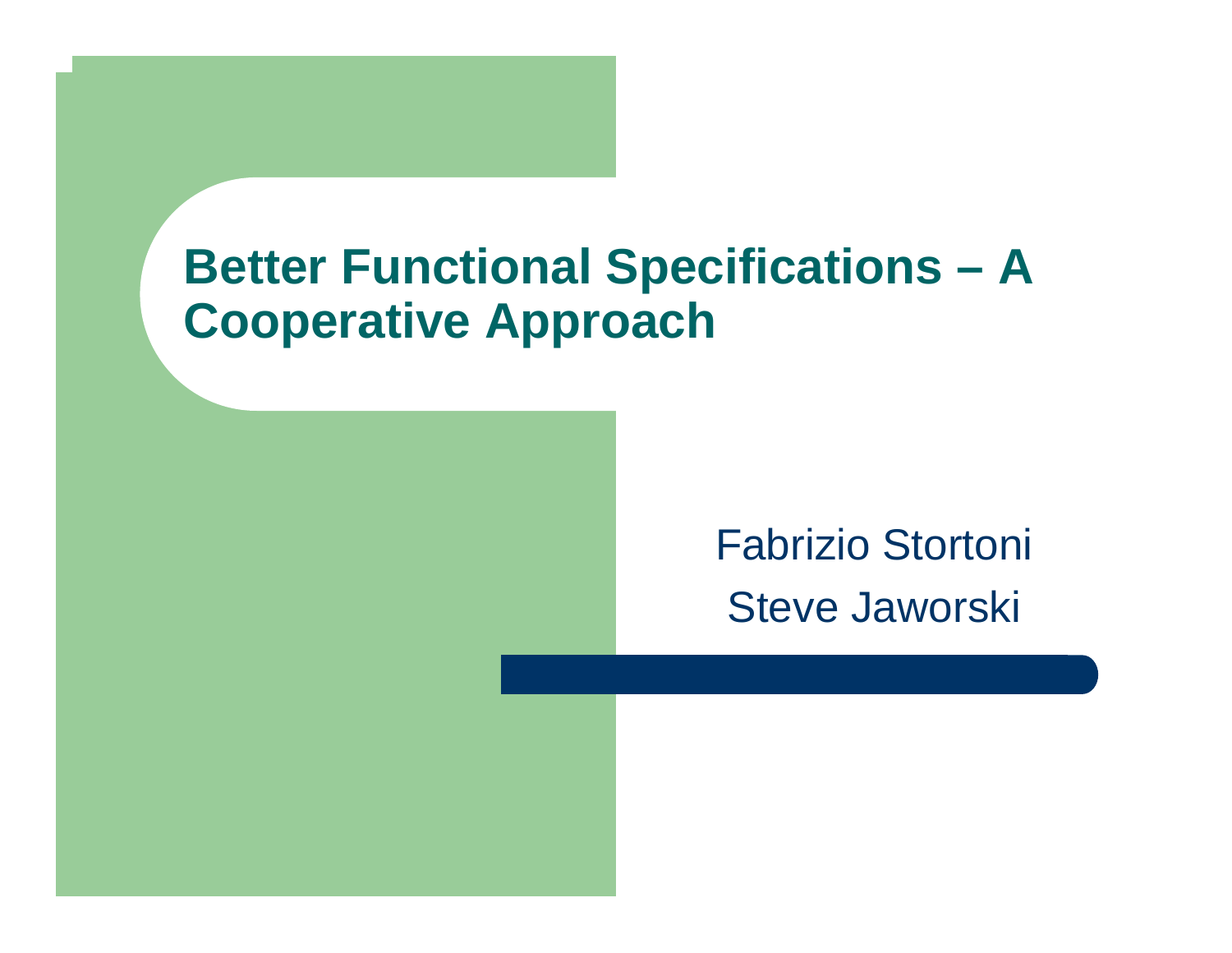#### **Overview**

- Setting the Stage
- Reasons for a Functional Spec
- What Testers Have to Offer
- Gaining Acceptance
- Nuts and Bolts
- A Case Study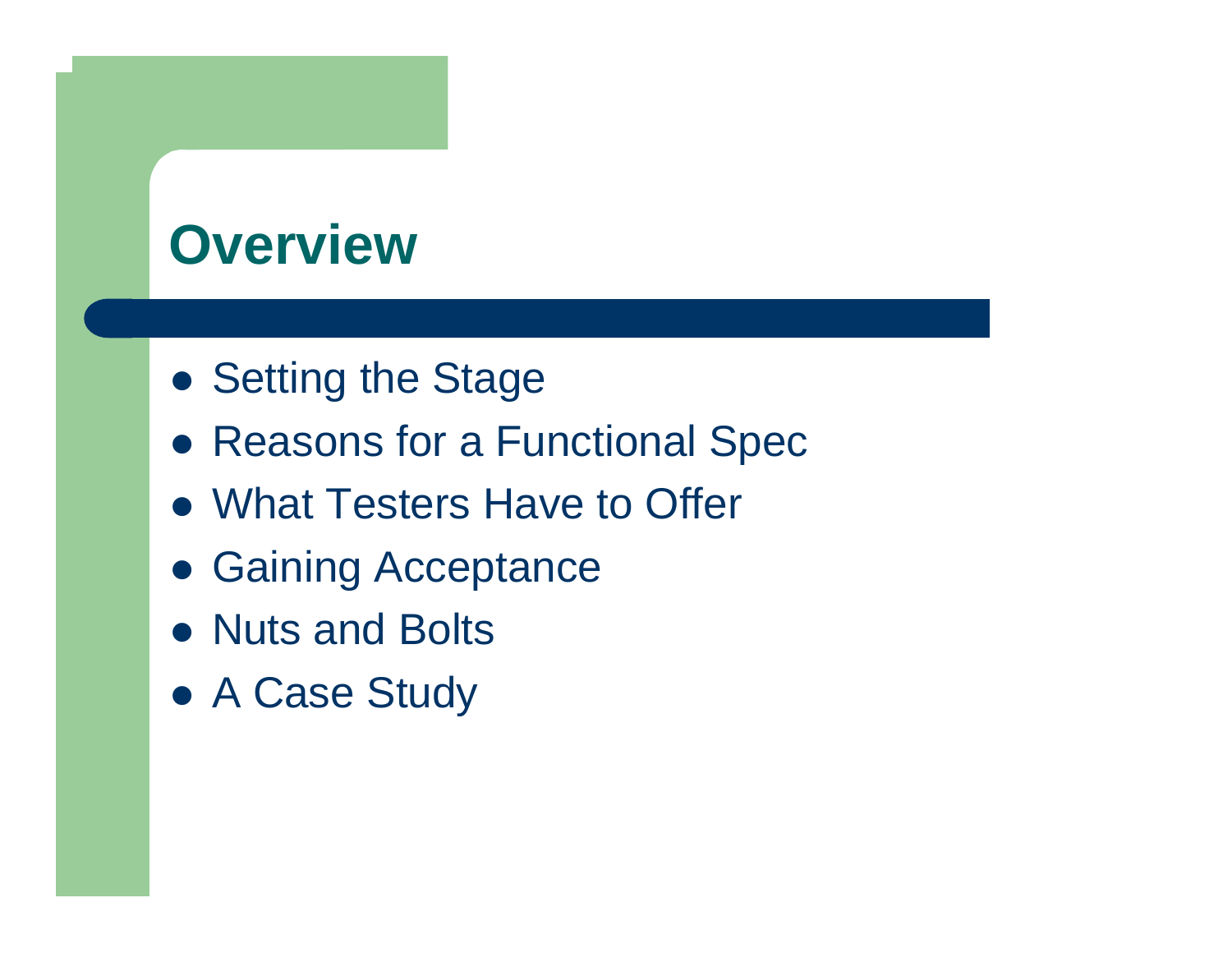## **Setting the Stage**

- Types of requirements
	- Product (customer) requirements
	- 9 *Functional Require ments*
	- Test requirements
	- Etc. …
- Requirements related activities
	- Gathering requirements
	- 9 *Writing good (useful) requirements*
	- 9 *Managing requirements*
	- Etc. …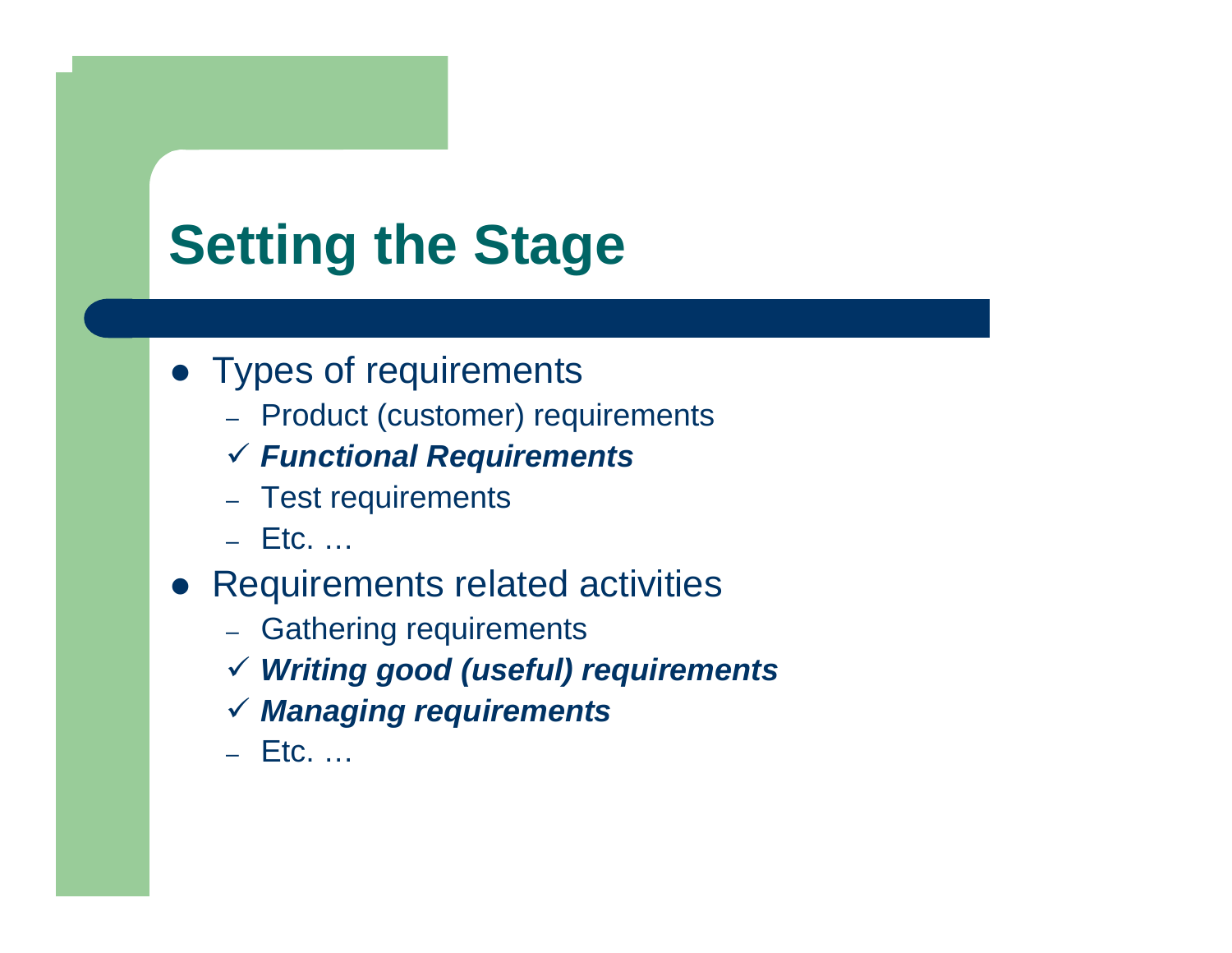### **Setting the Stage**

• Software development teams vary in

- The relationship between testers and developers
- The nature of the development practices
- The extent to which they believe in the need for a Functional Specification
- Will focus on techniques that are widely applicable and scalable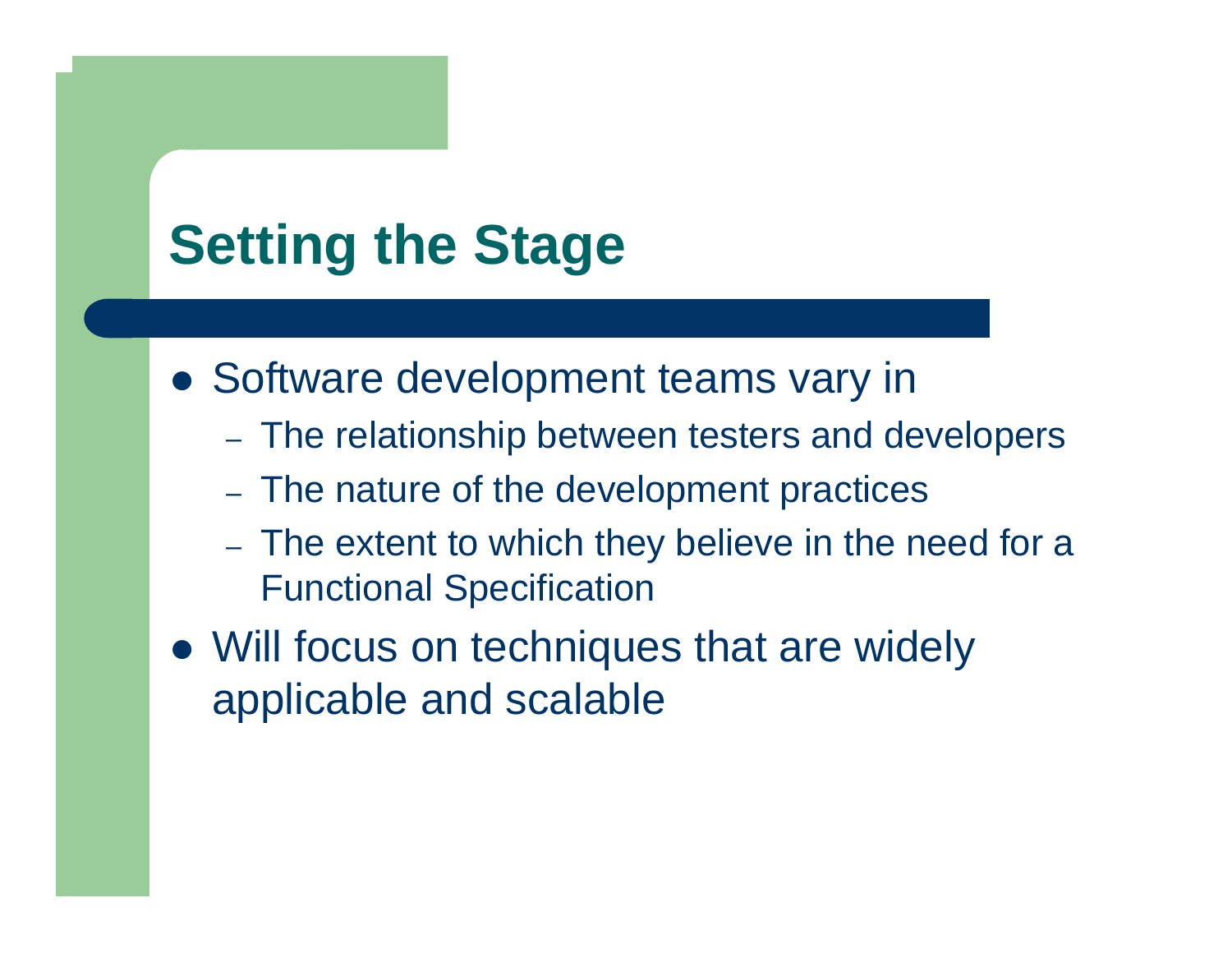#### **Relationship between Test And Development**

- Often seen as adversarial
	- You figure out how to build it
	- I'll figure out how to break it
- Let's figure out how to build and test it so that we make sure it works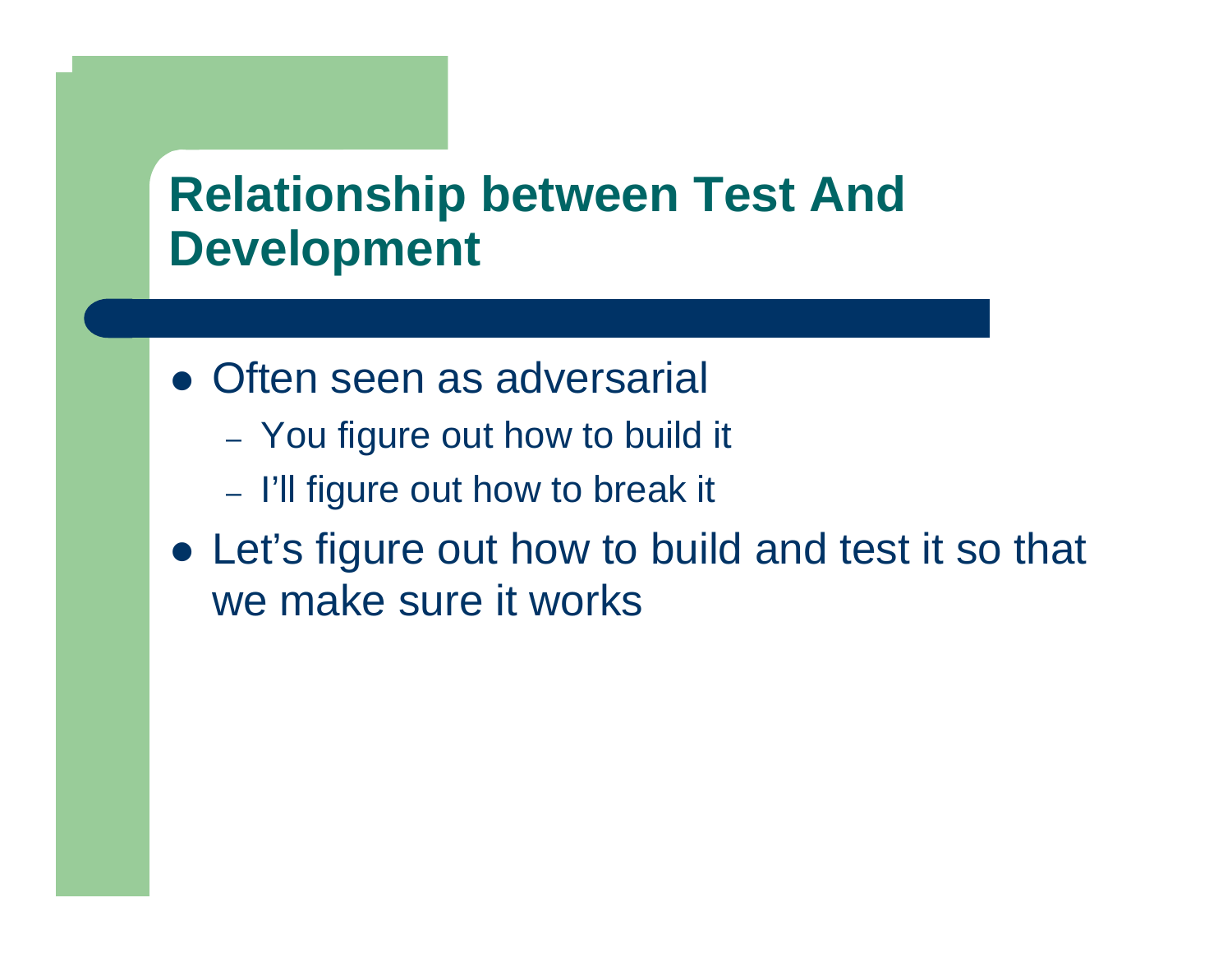#### **Nature of Development Practices**

#### • Some shops

- Don't have testers
- Don't involve testers except at the end of development
- Don't tell testers or coders how the software is intended to work
- Write requirements that can be understood by only two people in the entire world
- Commit the cryptic requirements to email, or notepad
- Produce a nice functional requirements document, and have it reviewed by all the affected parties, but only after the product has been coded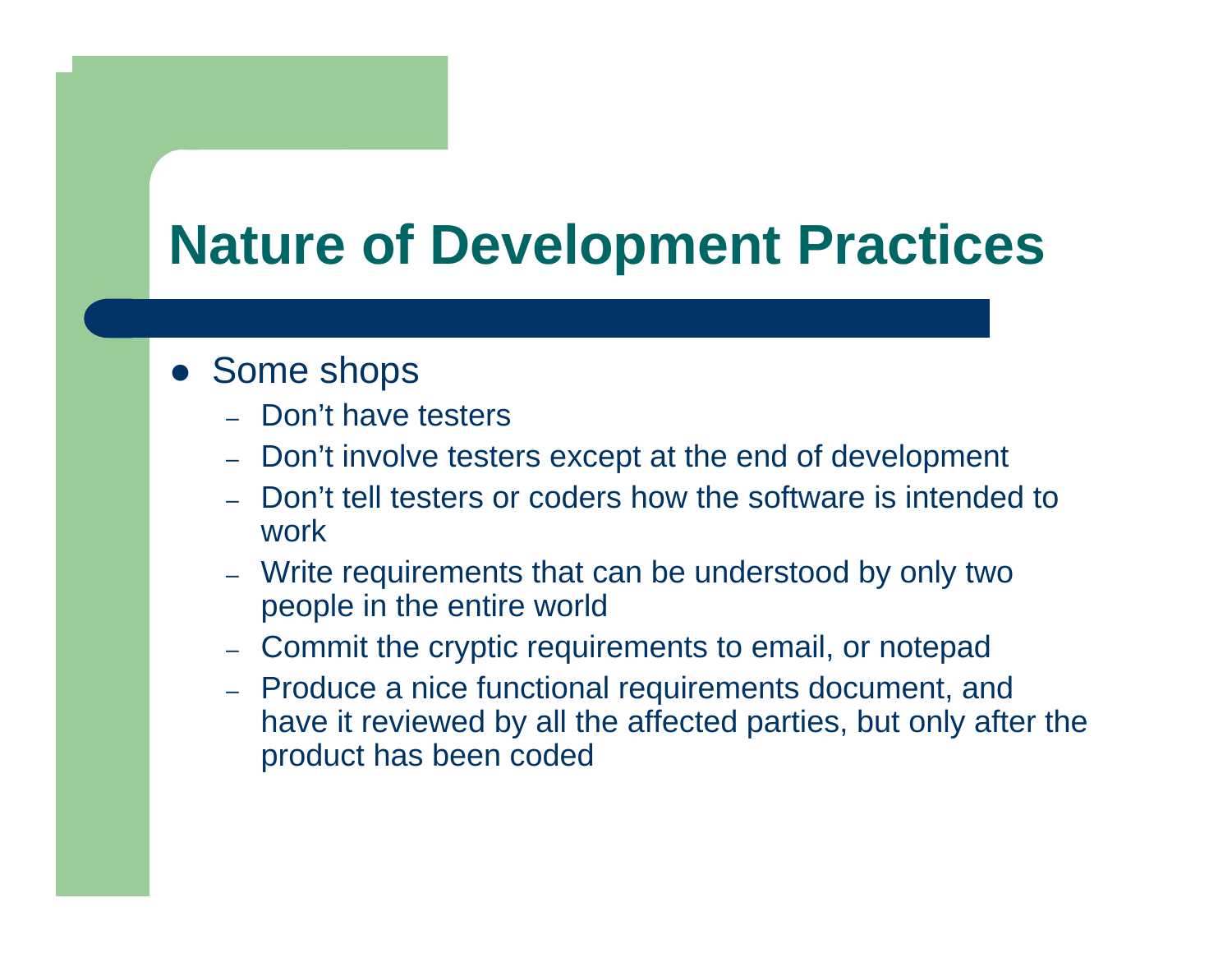#### **Why Some Avoid Functional Specs**

- Believe it's a waste of time
	- No visible increase in the end product (code)
- Other reasons
	- $-$ – Coding is fun
	- Code is the end product, don't need a blueprint to make CDs
	- Testing is fun
	- Want to avoid negotiation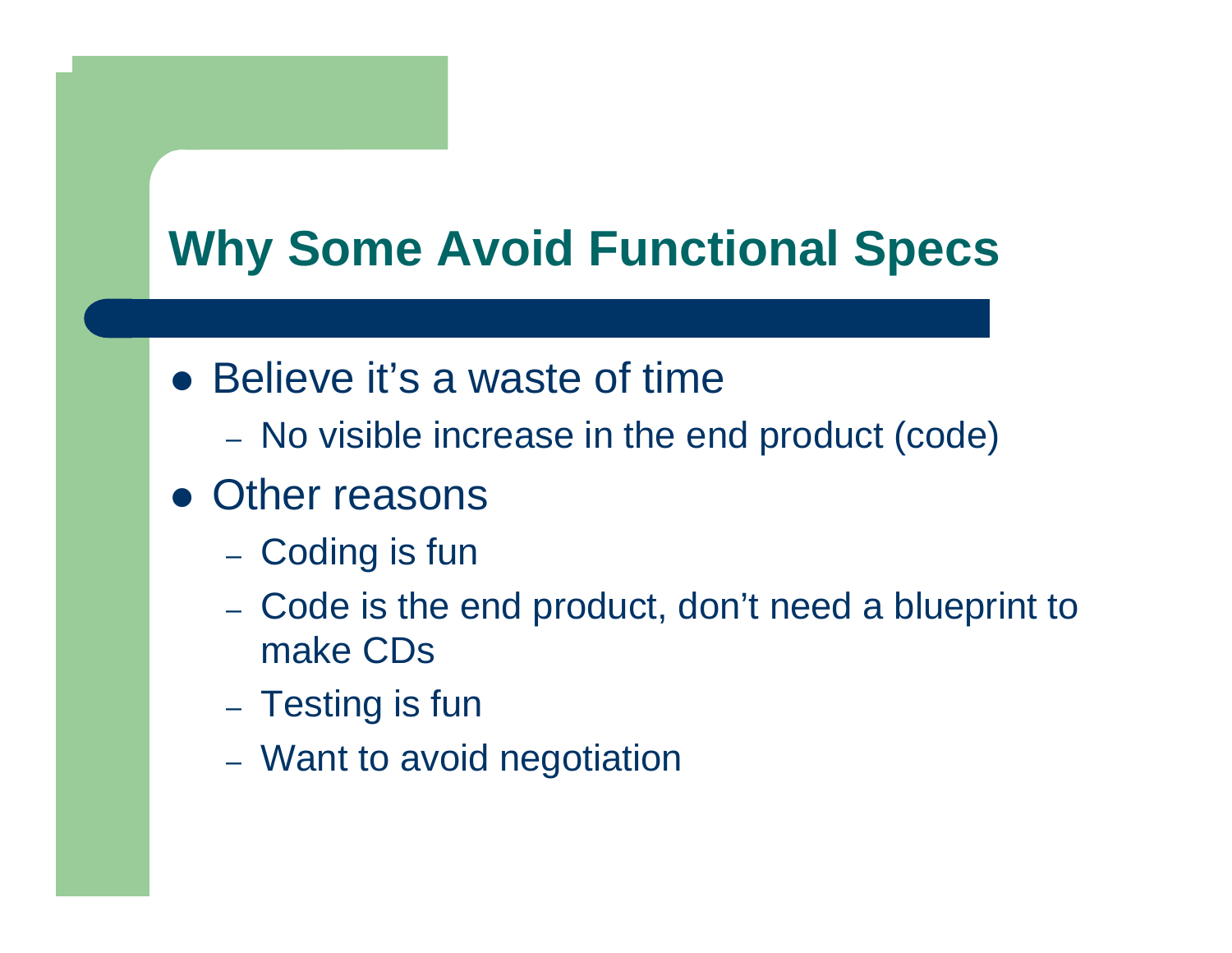#### **Reasons…**

#### • To have a functional specification?

- Allows different groups to work in parallel
	- Supports software design
	- Supports test design
	- Supports technical documentation
- Saves everybody's time because questions are answered only once
- Defines an agreement on deliverables between management and project team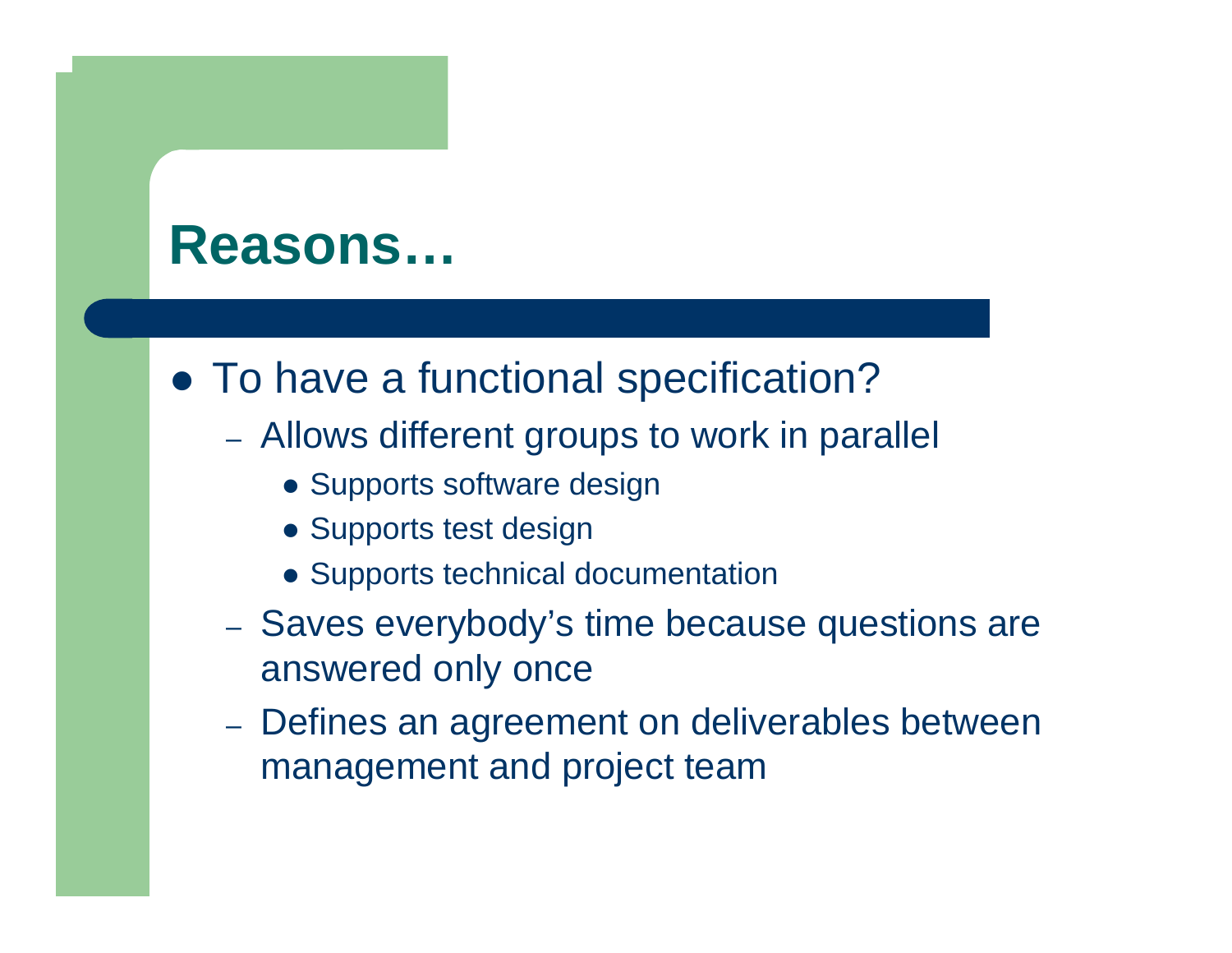#### **Reasons…**

- To have a functional specification? (continued)
	- Defines an agreement on deliverables among all affected parties (think about Field Support)
	- Reveals hidden assumptions
- And the BP (Biggest Payoff) it enables the MCEPDR (Most Cost-Effective Practice for Defect Removal)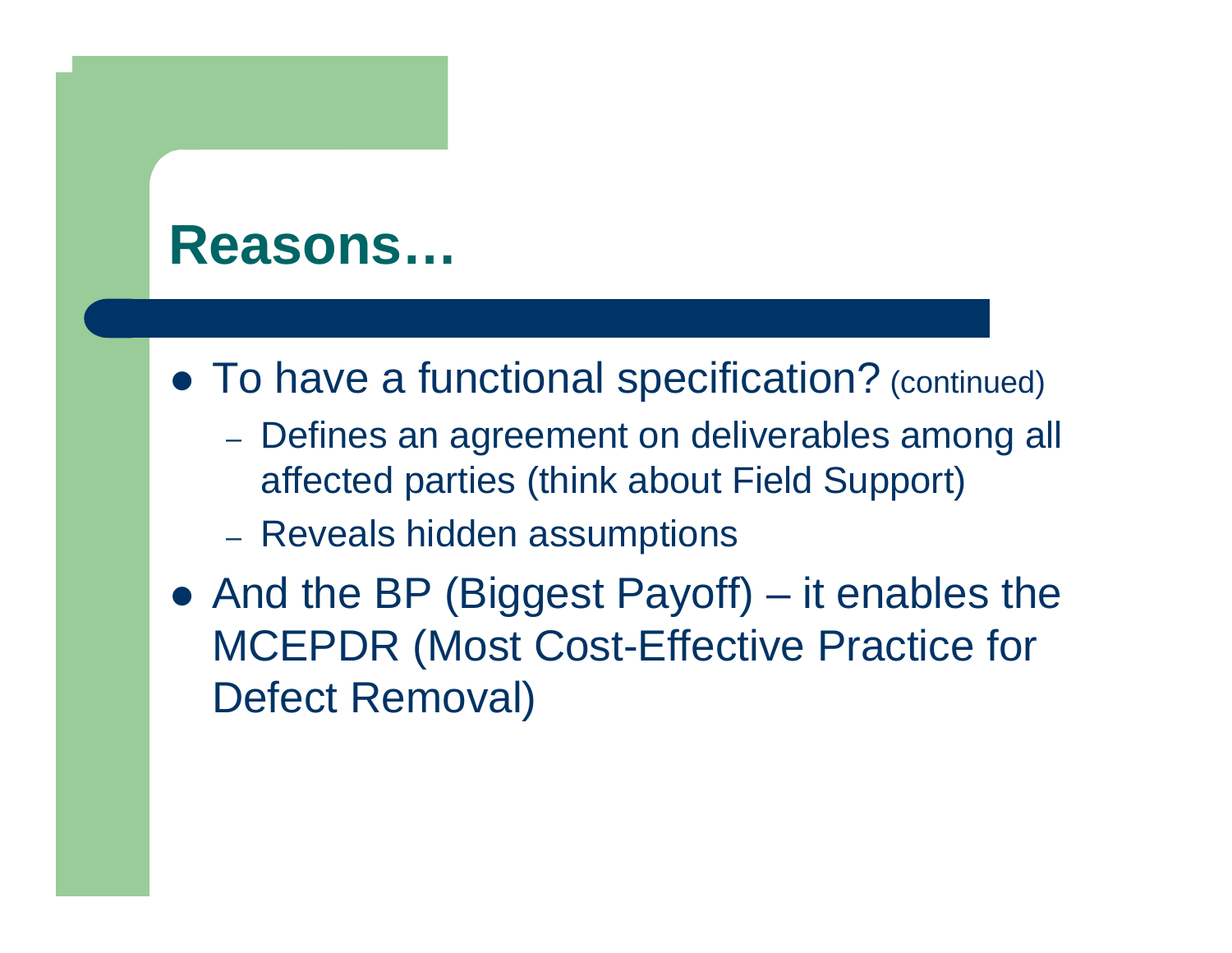#### **Reasons…**

- To keep a functional specification up to date?
	- Makes the product maintainable
	- Simplifies adding team members to the project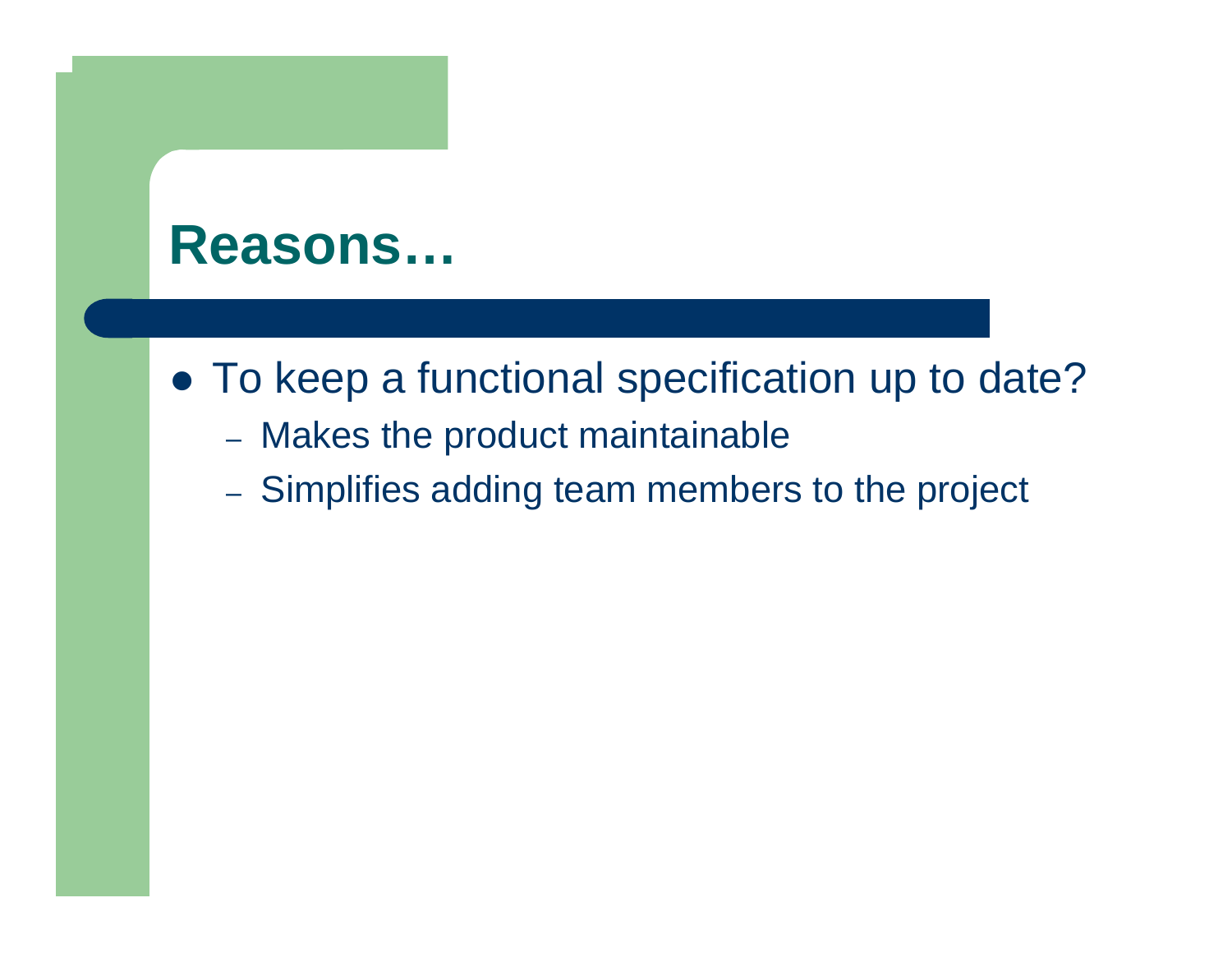# **Life Cycles**

- Waterfall
- $\bullet\,$  V
- Iterative
- Agile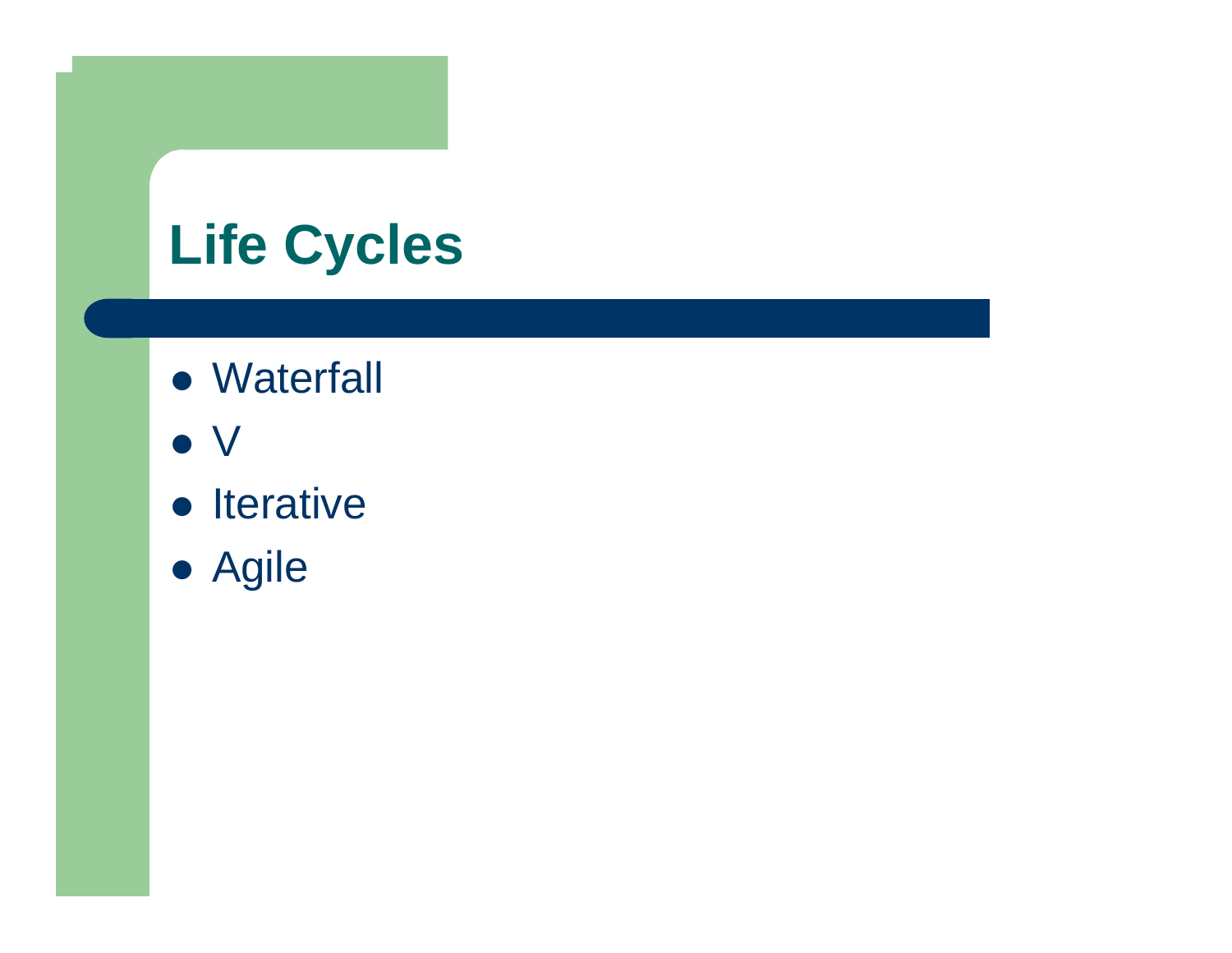#### **What Testers Have to Offer**

- Their questions
- The ability to take a natural language description and play computer
- The ability to play end-user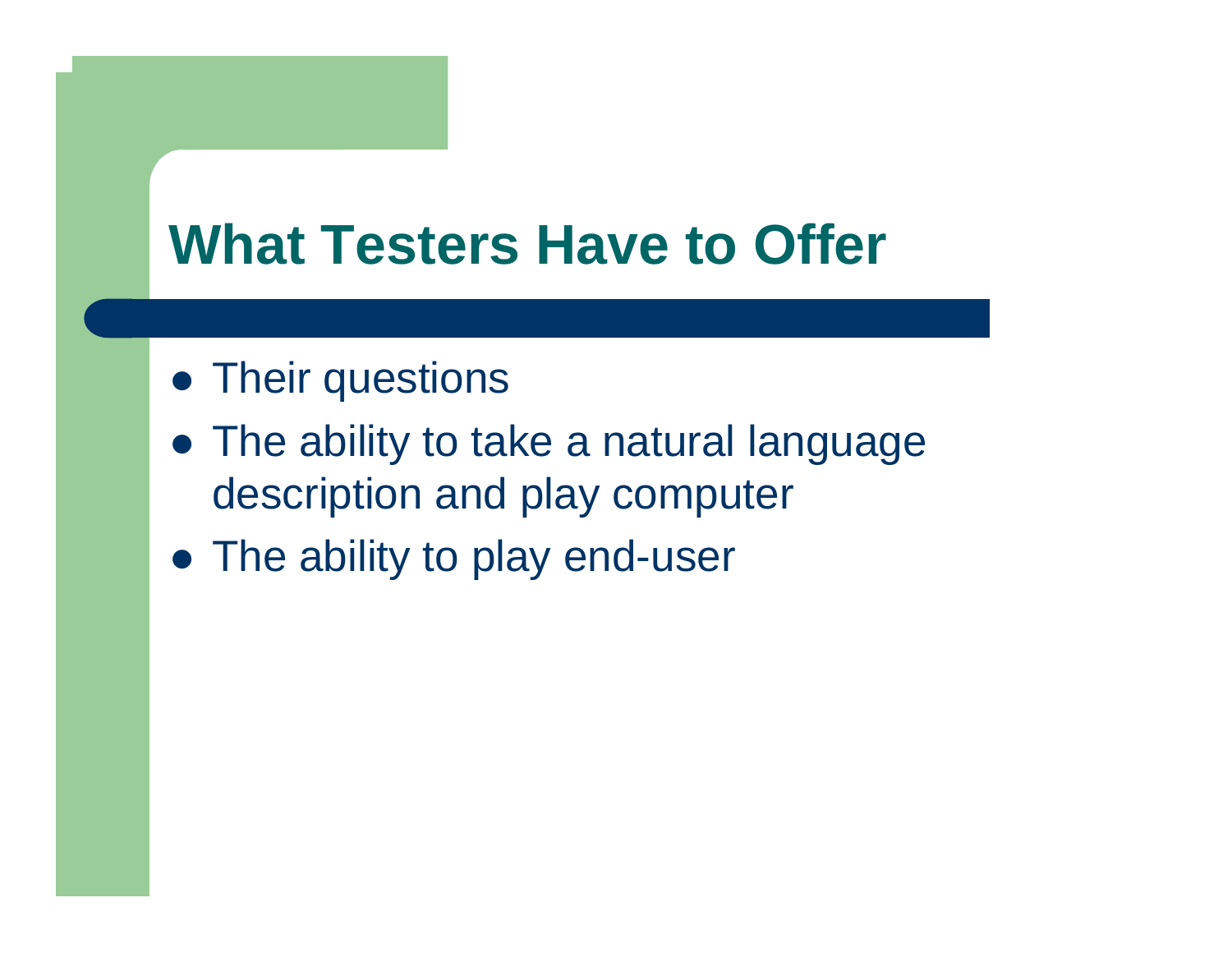#### **Gaining Acceptance**

- $\bullet$  Always think about and publicize
	- What you need from other team members to do your job as a (developer, tester, writer, PM, …)
	- What you can do to help move the project forward
	- How you as a (developer, tester, writer, PM, …) can help other team members
- $\bullet$  Respect others as you wish them to respect you
	- Cowboys?
	- Process Mongering Obstructionists?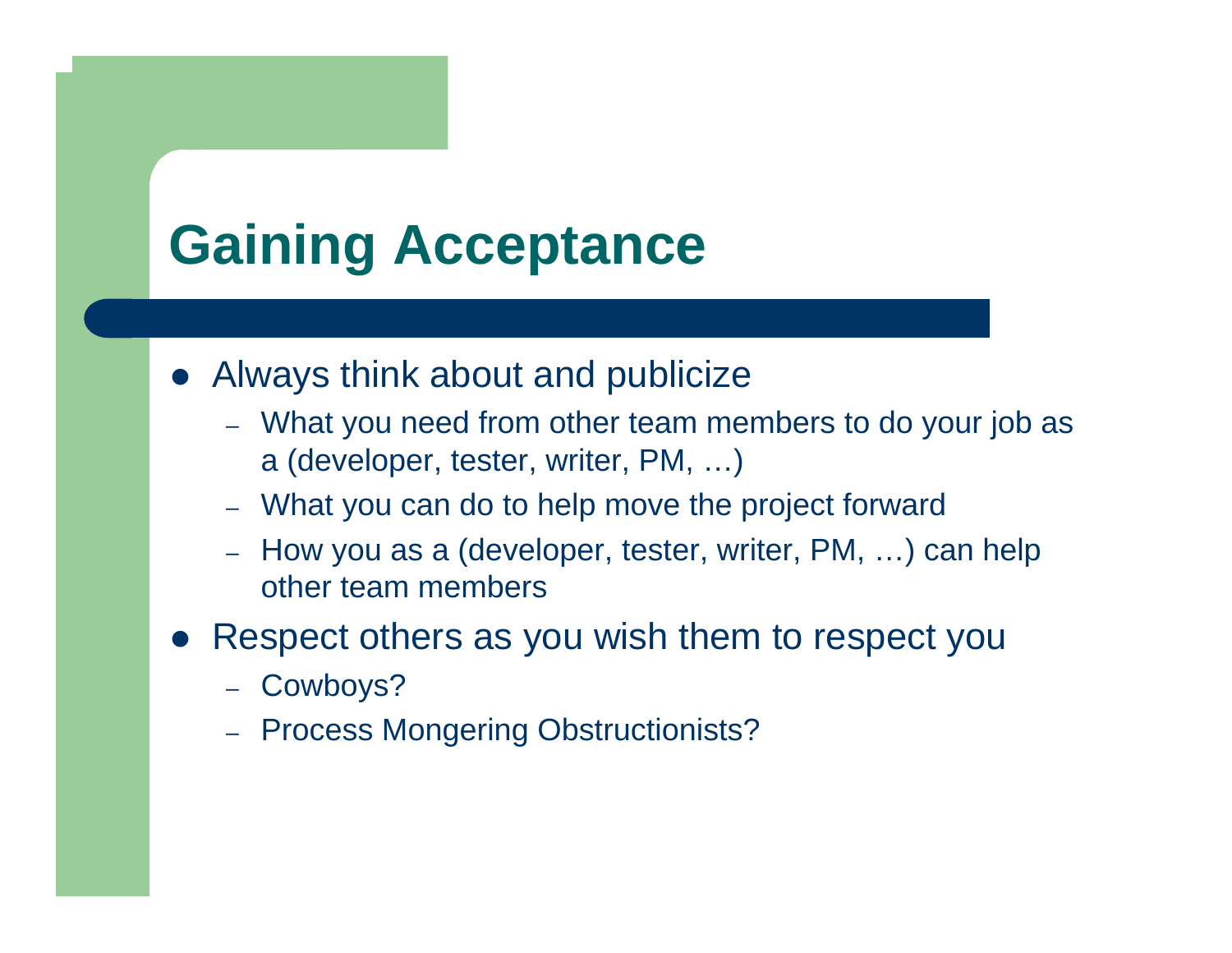### **Gaining Acceptance**

- Strive to become an Expert
	- On your product
	- On your discipline
	- On what other disciplines contribute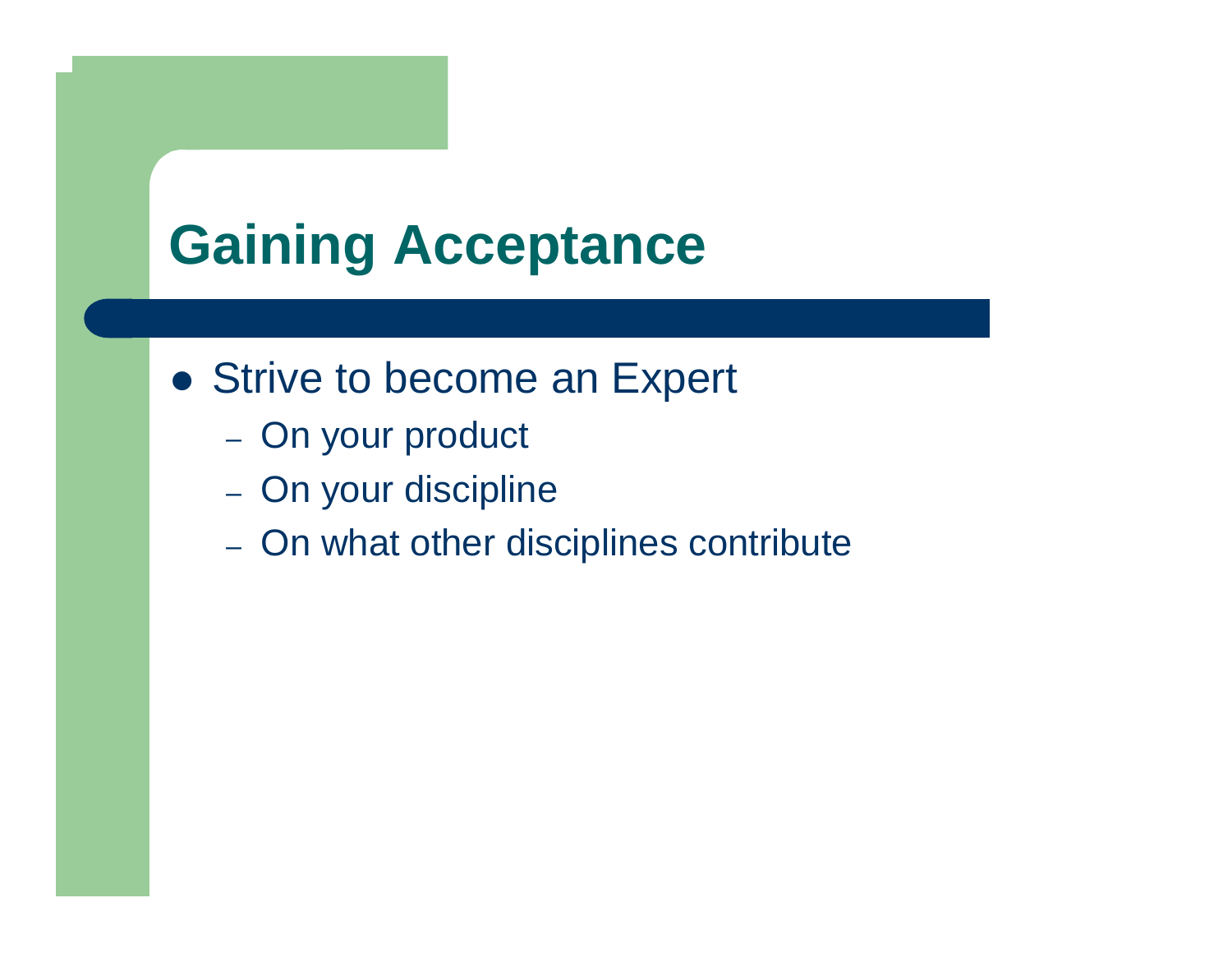## **Functional Specification – Ideal**

- Based on solid requirements
- Gives designers all the information they need to design the product
- Gives testers all the information they need to test the product
- Gives writers all the information they need to document the product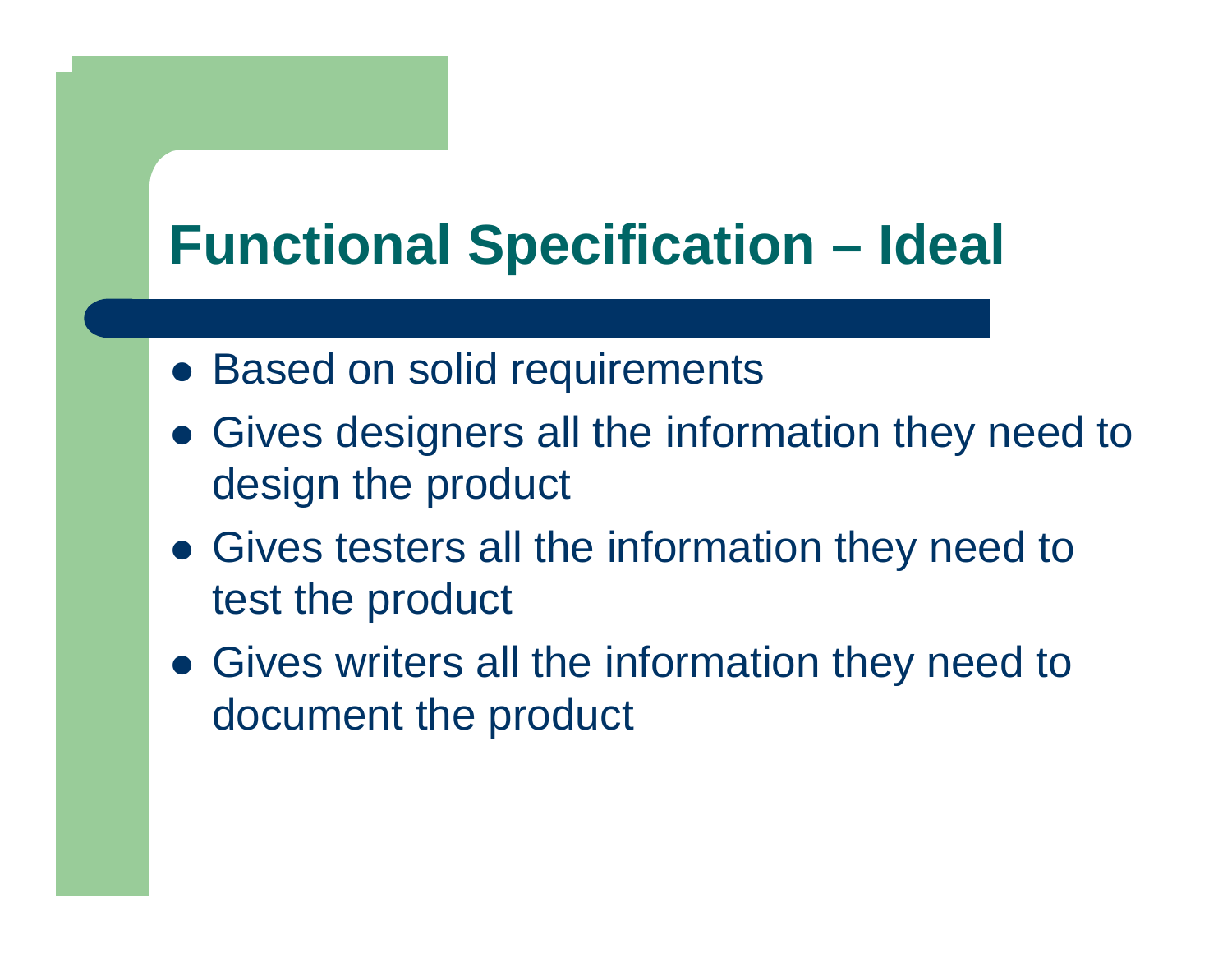## **Functional Specification – Reality**

- Requirements change
- Some functionality can't even be foreseen before development starts
- The project needs to move forward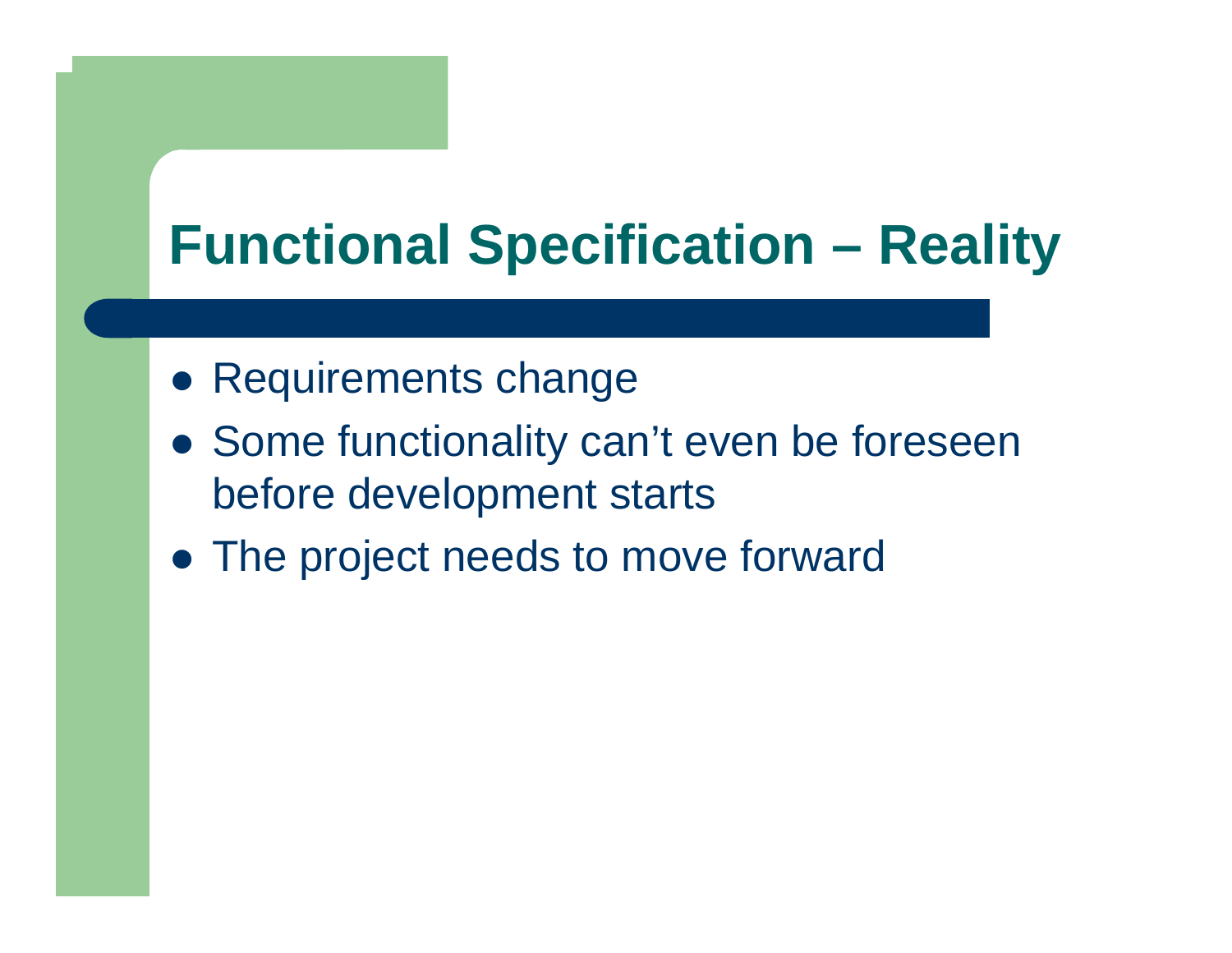#### **How to Move Forward With a Lessthan-utopian FS**

- How to recognize information is missing?
- How to collect the missing information?
- How to feed missing information back to the functional specification?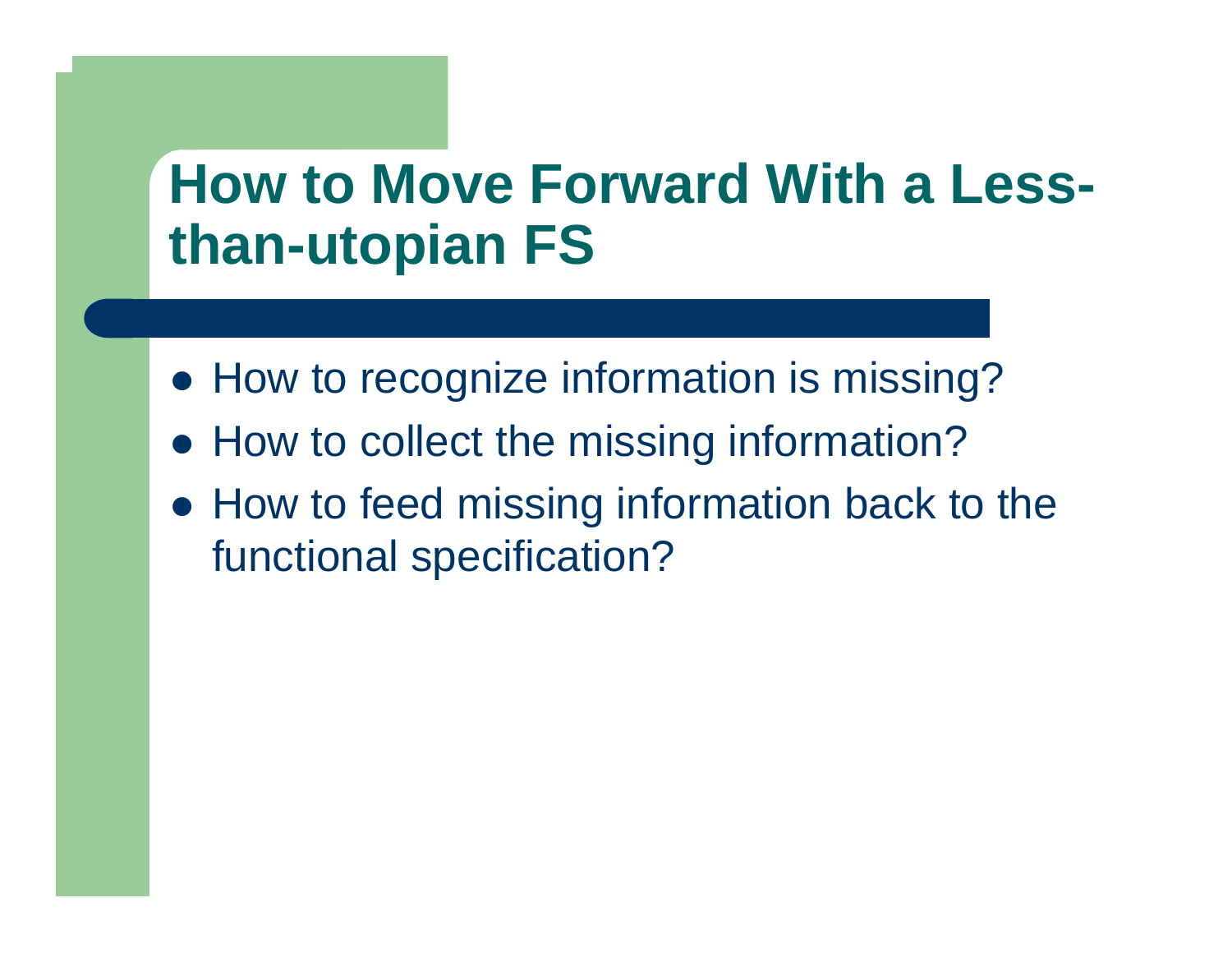#### **Nuts and Bolts**

- **First pass functional specification**
- Functional specification checklist
- **Functional specification review log**
- Collaboration agreement
- Team tutoring sessions
- Other Tips and Tricks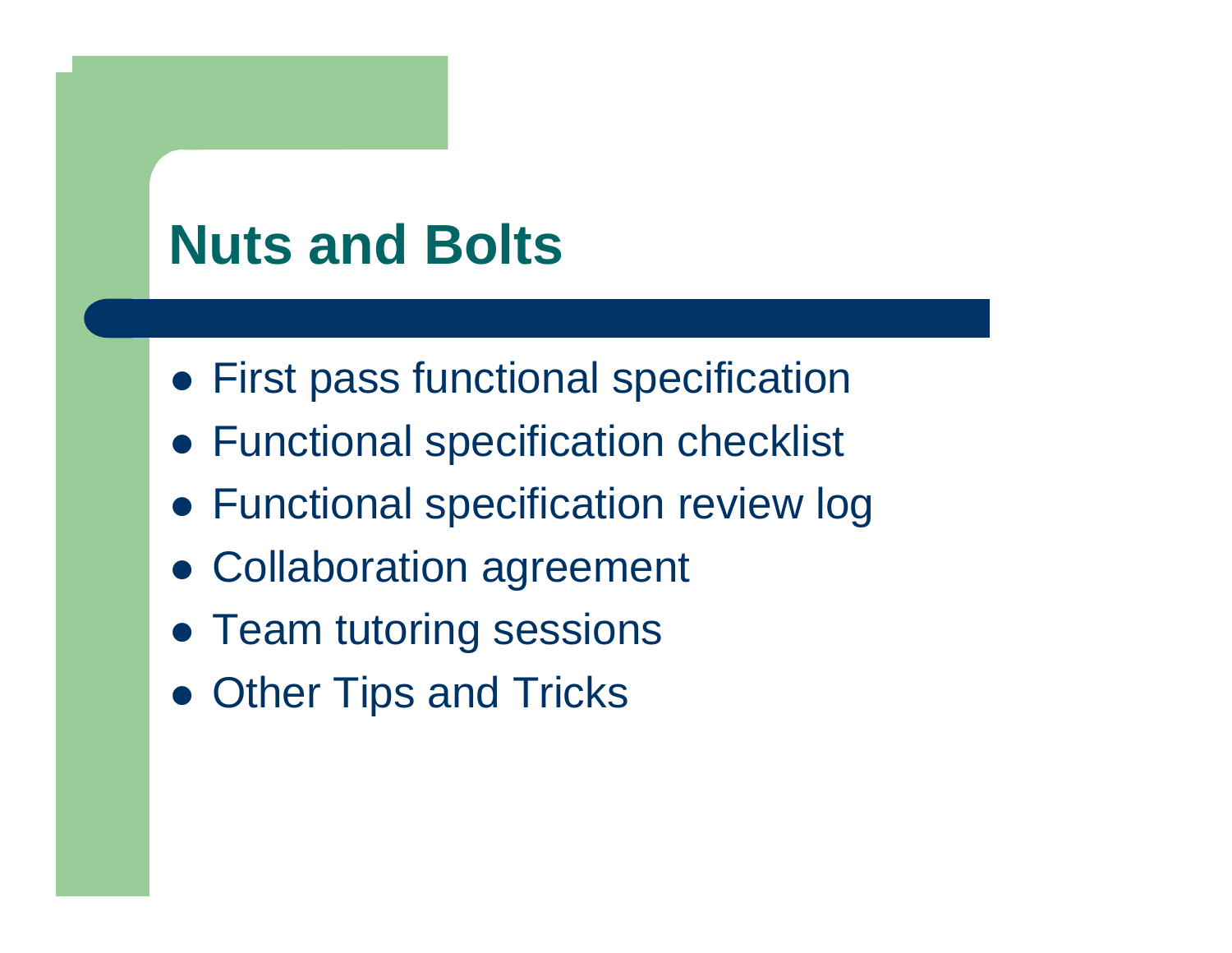#### **First Pass Functional Specification**

- As complete as possible
- Reviewed by all affected parties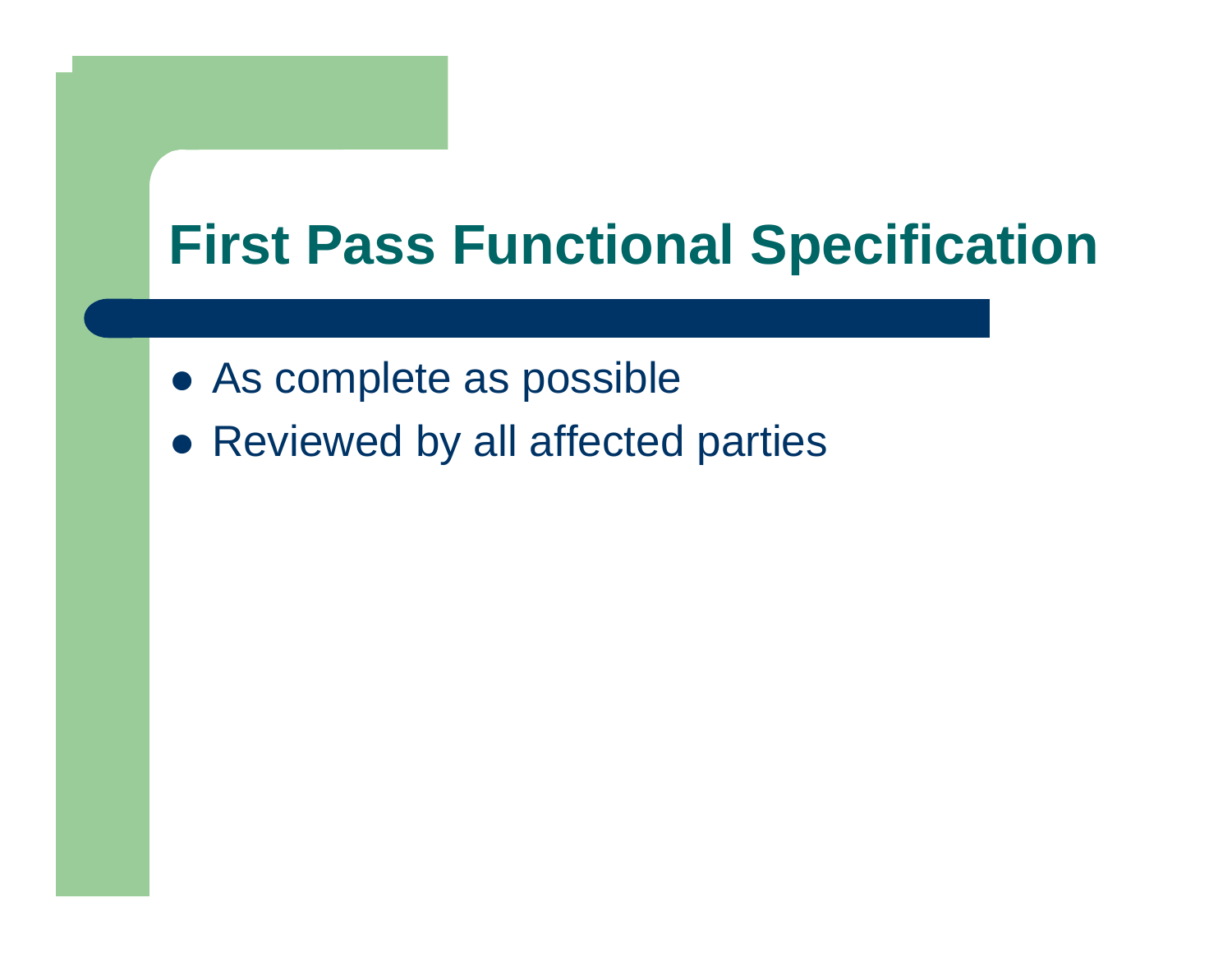## **Functional Specification Checklist**

- What information does the functional specification need to provide
- This checklist suggests:
	- –To testers – how to review the specification
	- –To developers – what to put in the specification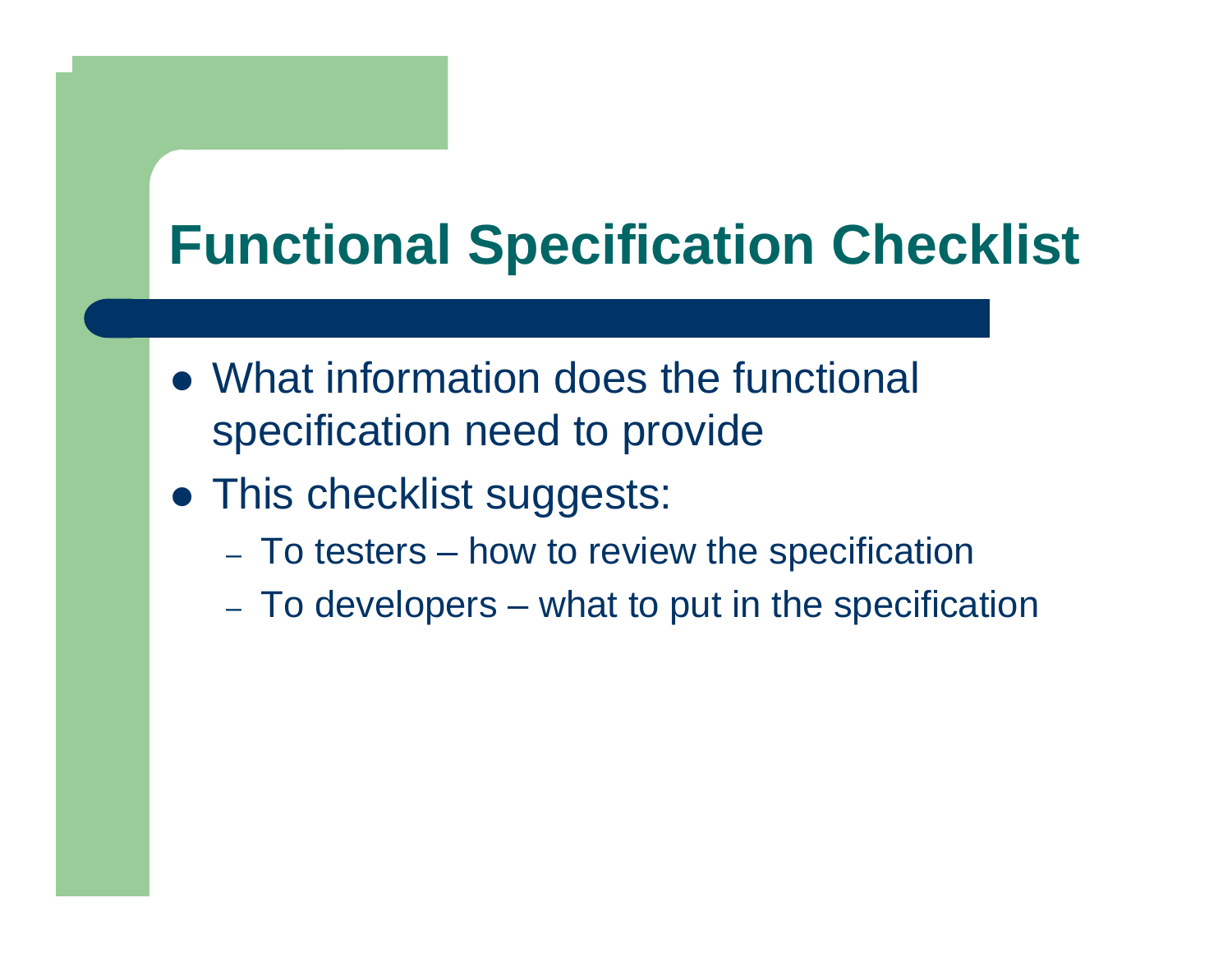### **Checklist**

#### • FS Should Include

- Labels of things the user can see (Name, Address 1, Address 2)
- Lists of selectable items (New, Save, Save as…)
- Things the user can do (Add, remove from shopping cart)
- –- Things the user can't do (Add more than 25 items to a shopping cart)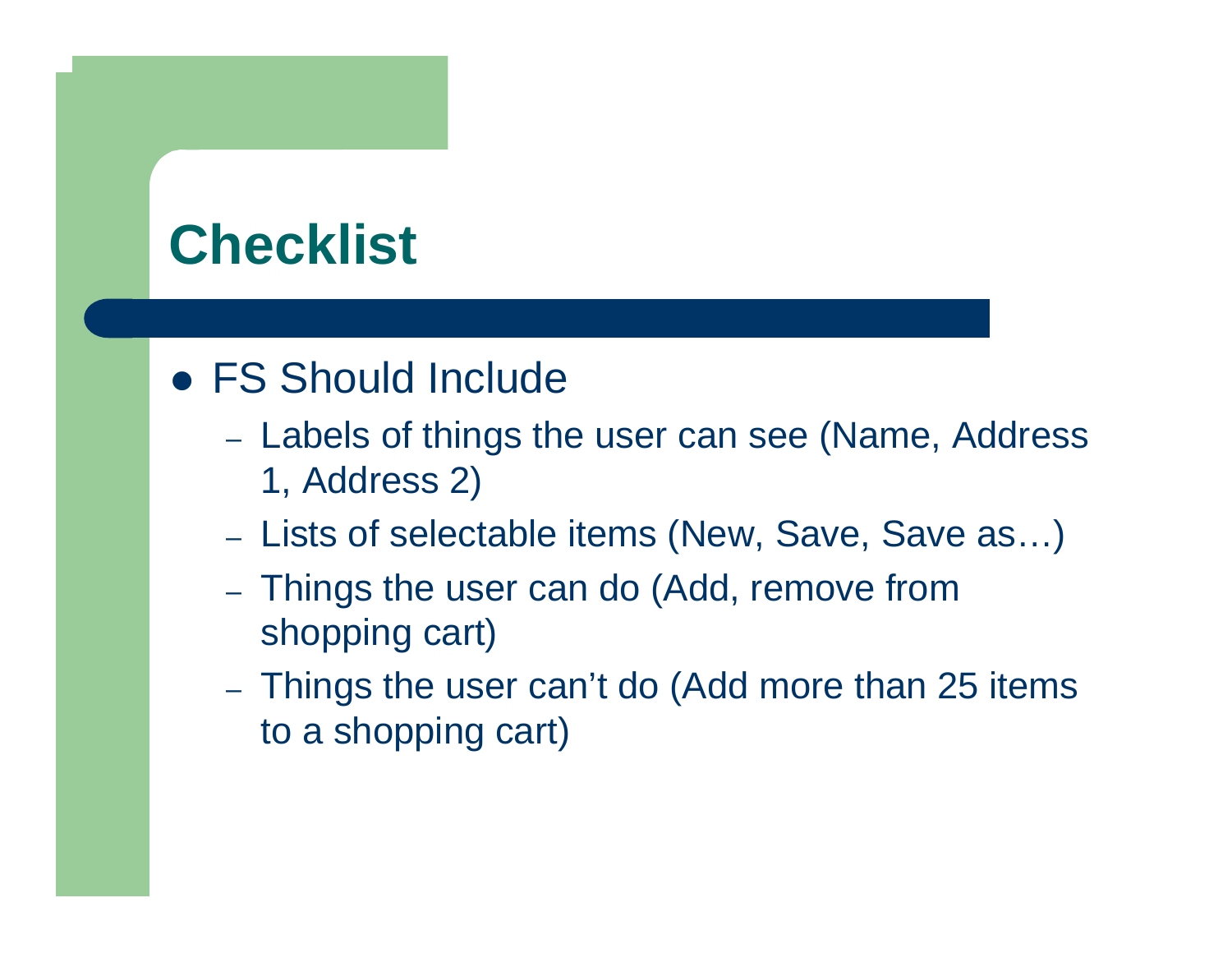### **Checklist (continued)**

#### • FS Should Include

- Processing rules (The end date is calculated from the start date and number of days)
- Where values come from (The list of items available to delete is the same as the contents of the shopping cart)
- Business rules (Operator must acknowledge that alarm condition returned to normal)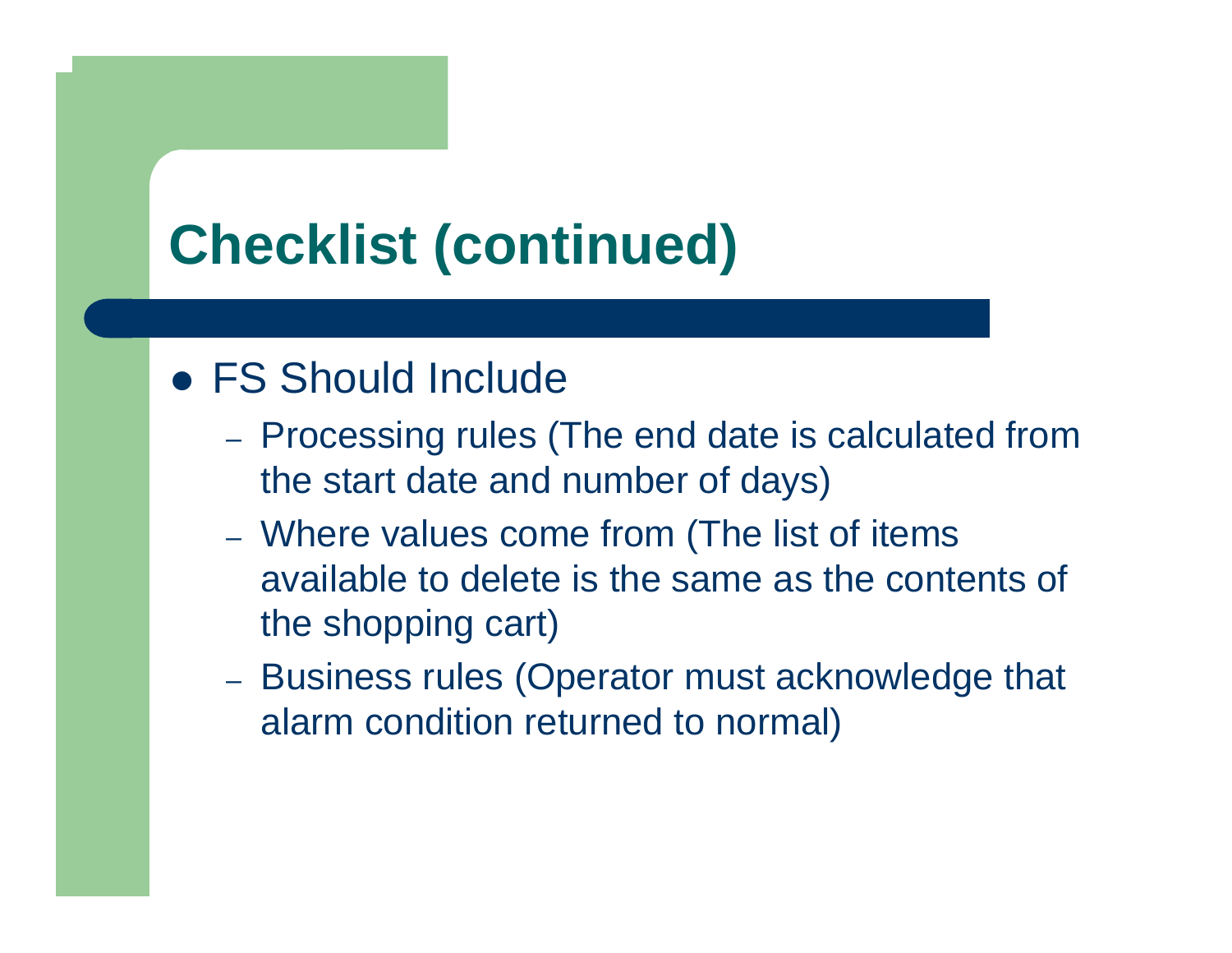## **Checklist (continued)**

#### • FS Should Include

- Implementation details that affect expected results (Velocity information is in meters per second)
- –- Error recovery (What happens if I try to save with incomplete information)
- Error messages
- Protocol definitions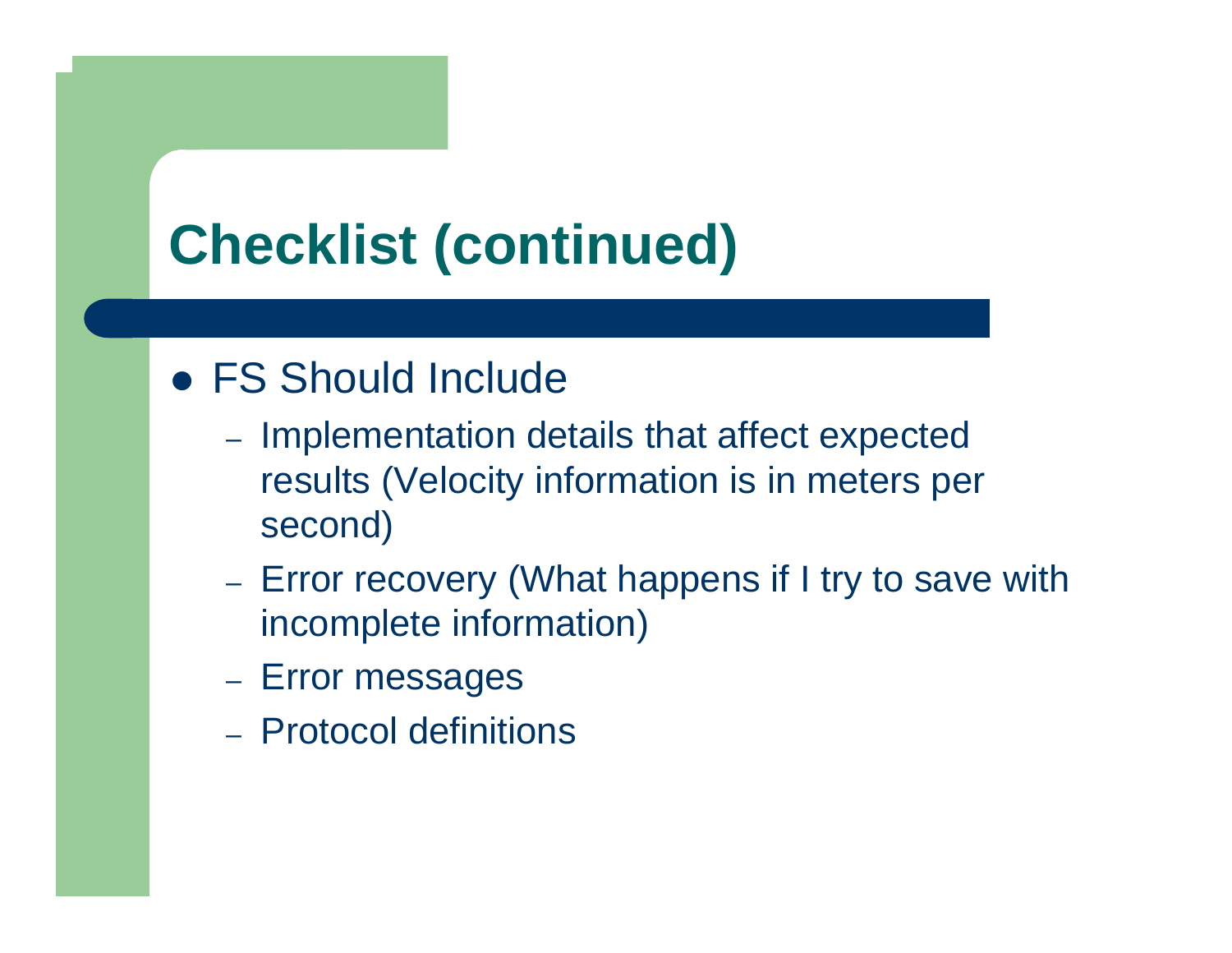### **Checklist (continued)**

#### • FS Should Not Include

- Internal names (elementContextId)
- Implementation description (...application will be packaged as a method in a dll)
- Screen design, type of control (...checkbox indicates that this holiday recurs every year)
- –Open ended lists (..including but not limited to…)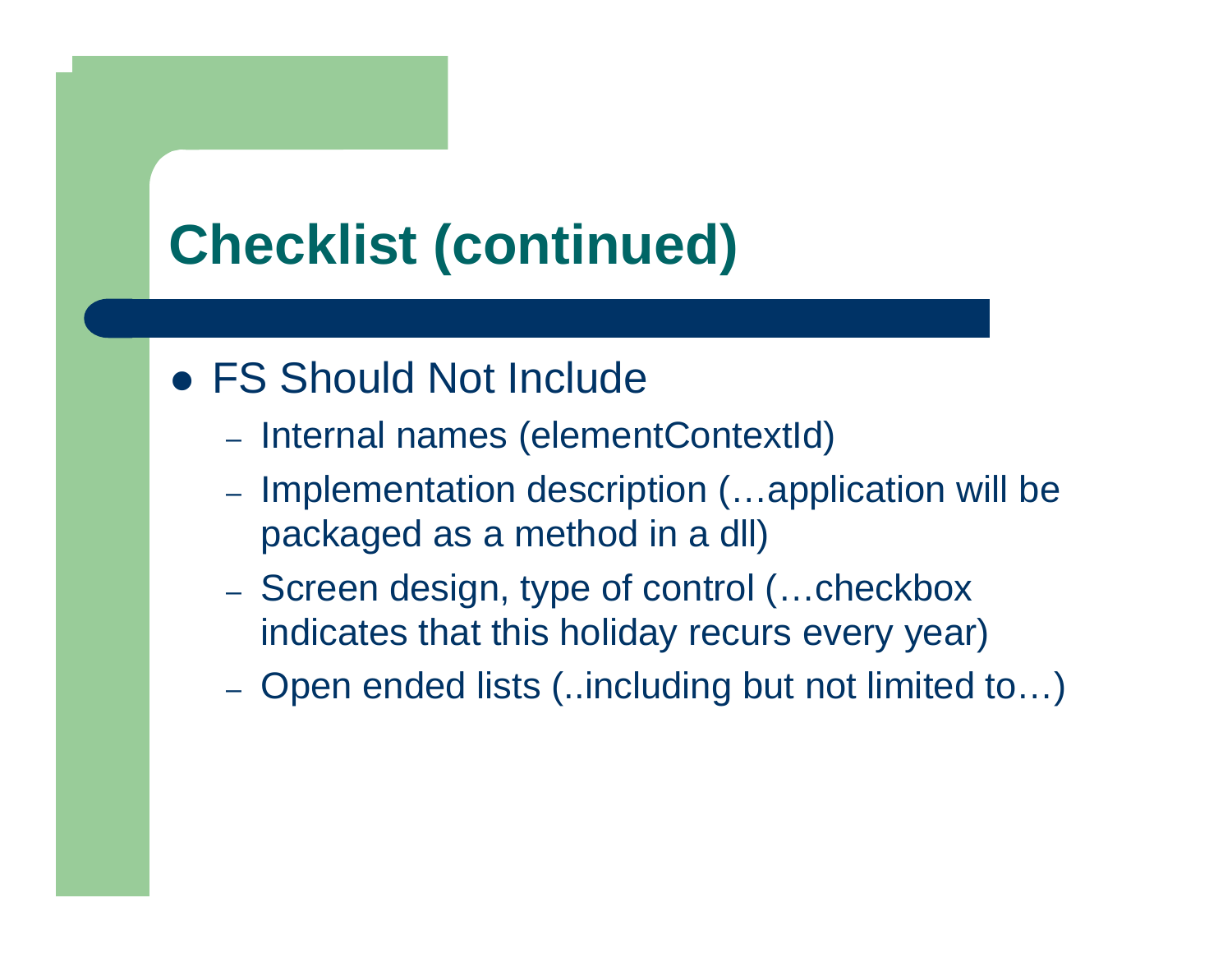## **Functional Specification Review Log**

- $\bullet$  Maintains a list of questions about the functional specification
- $\bullet$ Developer answers initially recorded here
- $\bullet$  Developers use the log to update the functional specification
- $\bullet$ Don't forget to inform the team and get buy-in
- $\bullet$  Items that have been updated in the FS are marked closed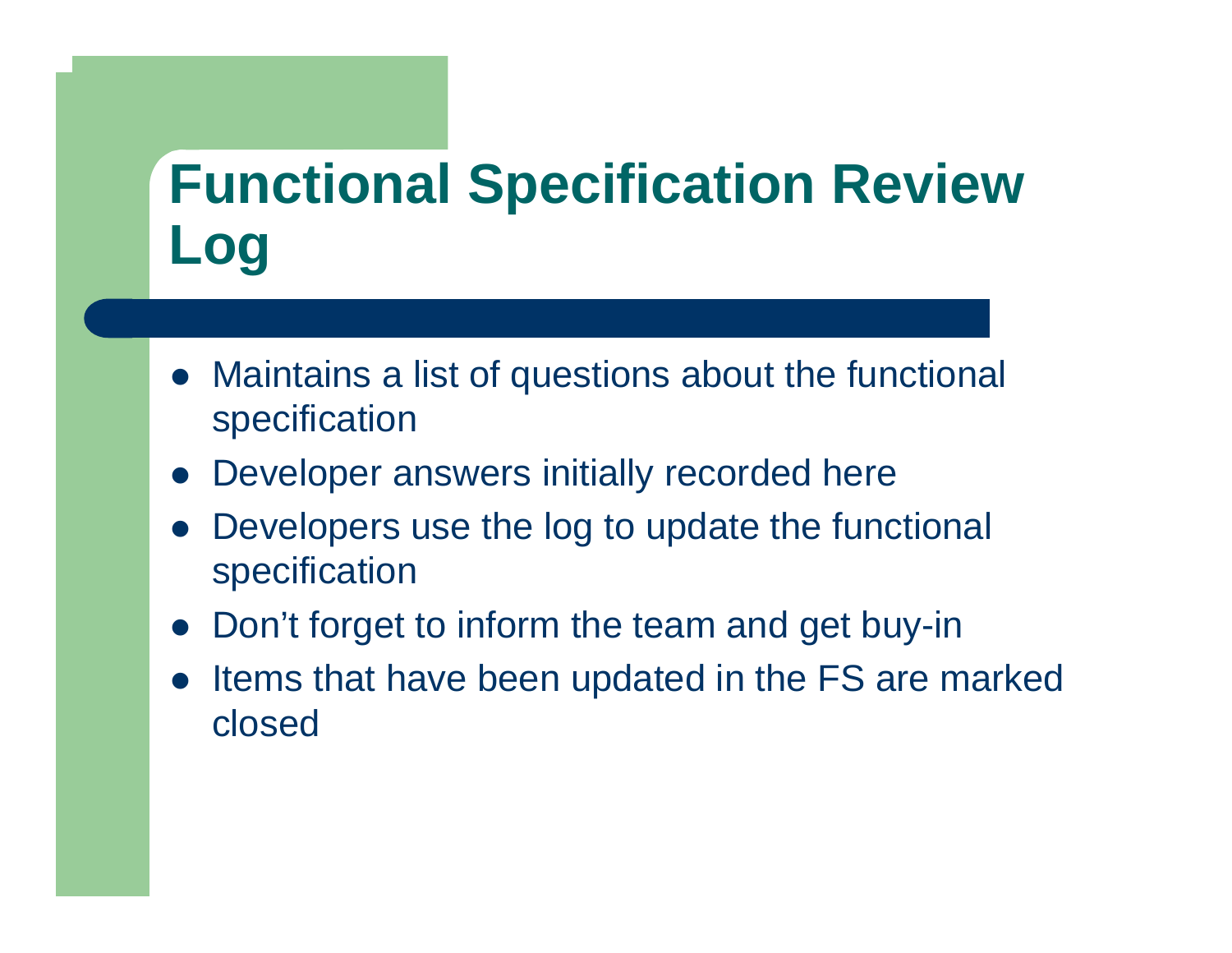## **Functional Specification Review Log**

- Must contain
	- Questions
	- Answers
	- Indication of closure
- Could be maintained in
	- Bug tracking software
	- Excel
	- Word Tables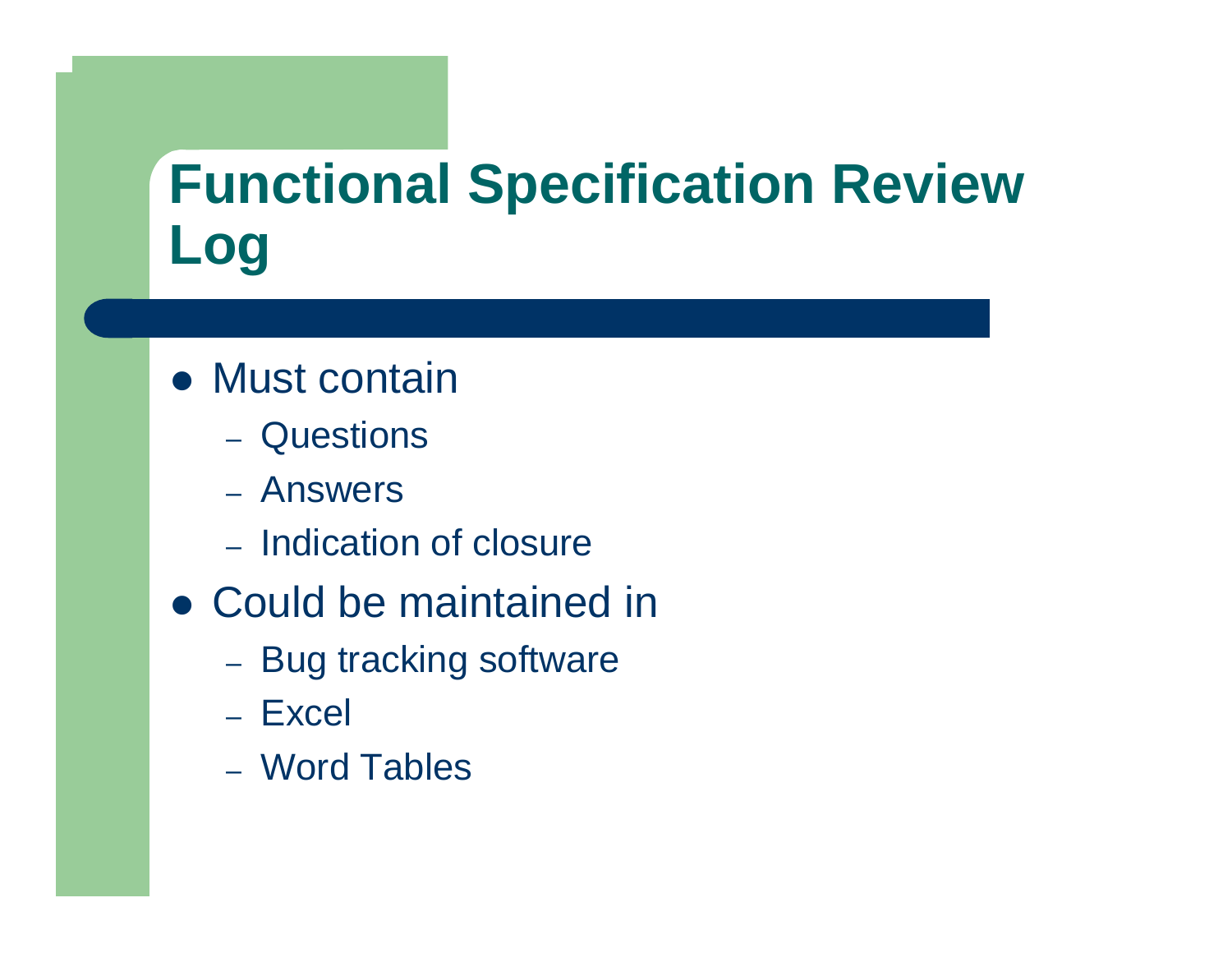### **Collaboration Agreement**

- Tester(s) seeking info from developer(s)
- $\bullet$ Developers willing to share information
- Formal and informal meetings among them
- Agreement on who maintains the review log and updates the specification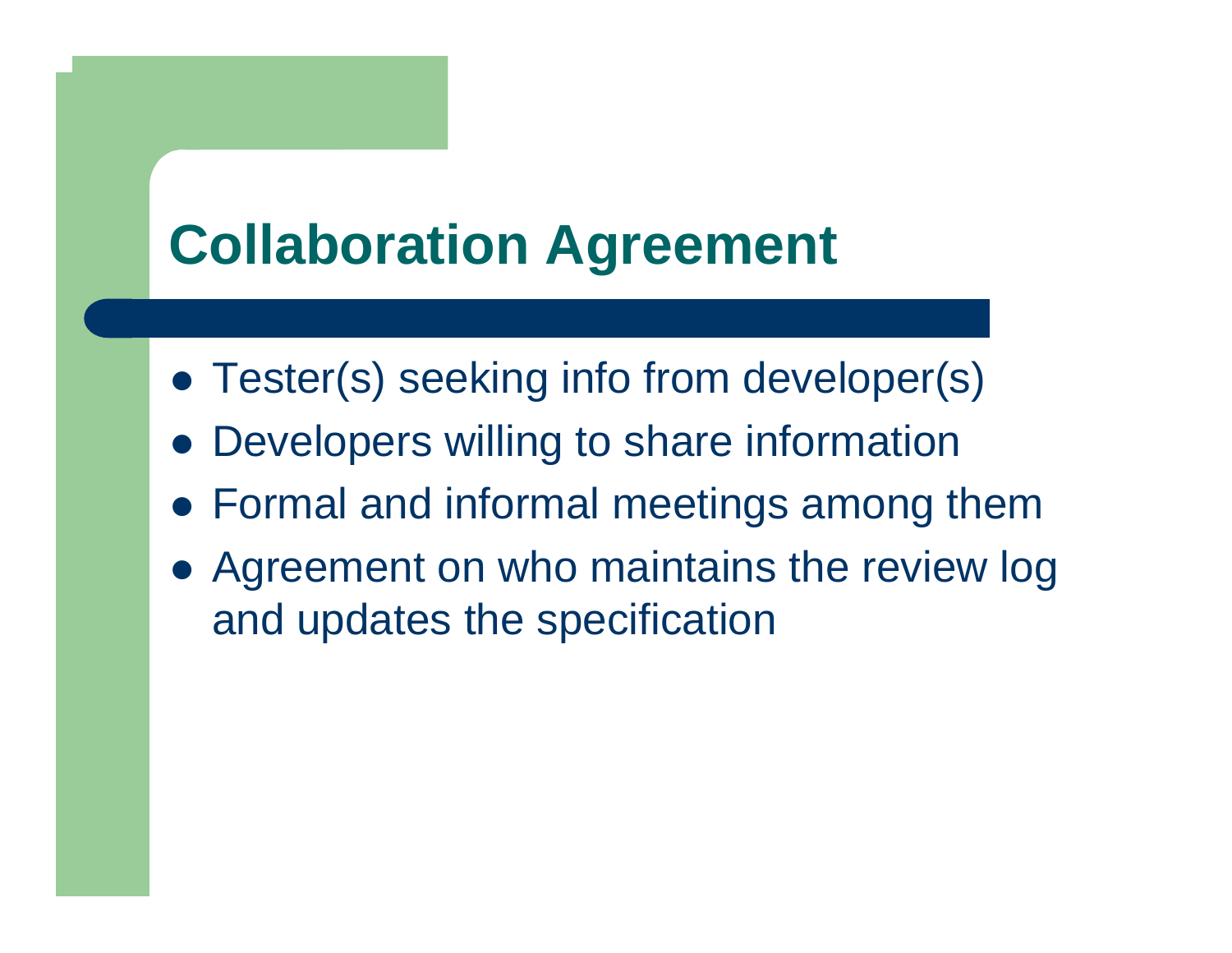### **Team Tutoring Sessions**

- Developers hold periodic tutoring sessions to keep the team updated on design
	- $-$ Team members get more exposure to each other
	- $-$ Design concepts shared
- Review Log can be adjusted based on actual design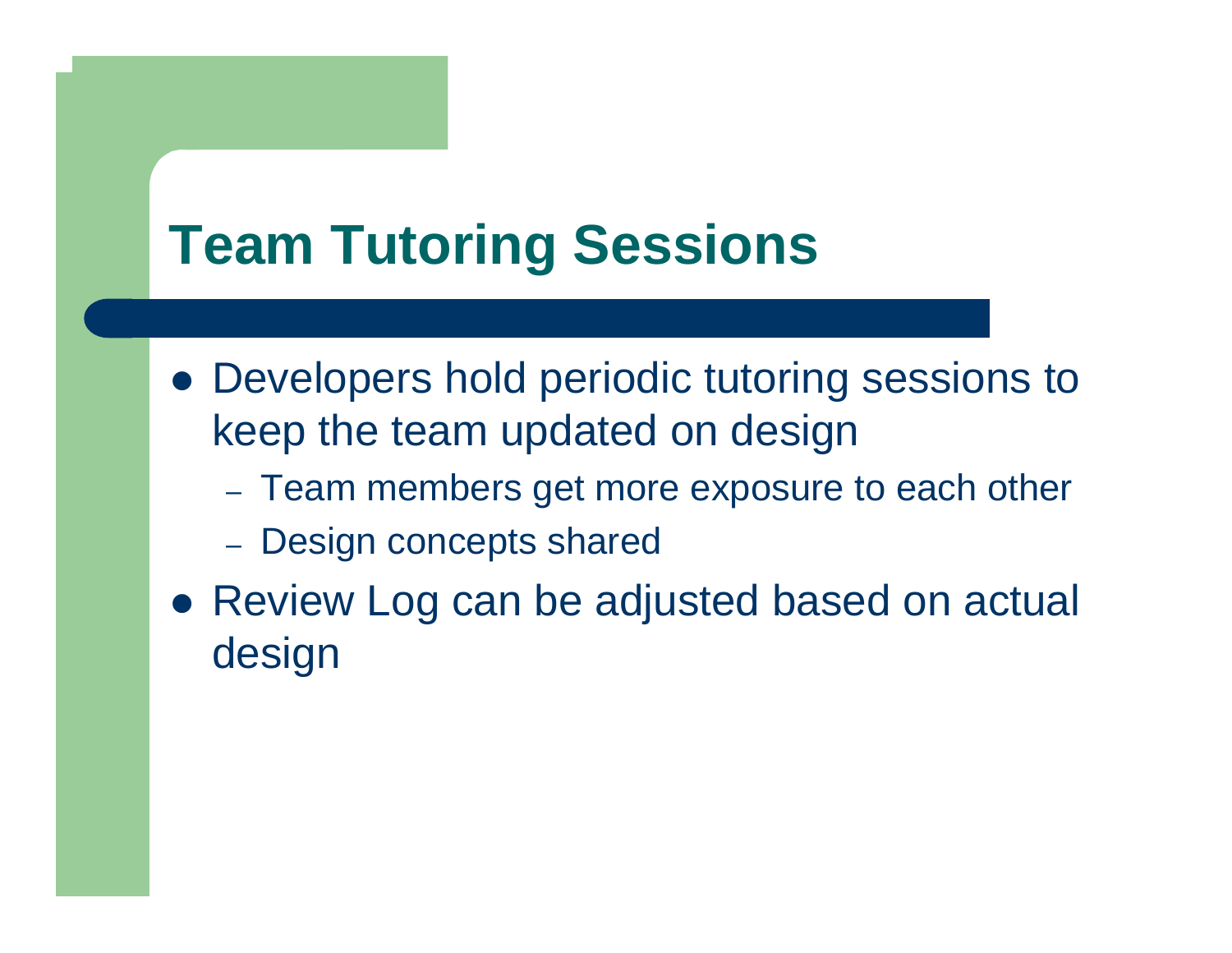### **Other Tips and Tricks**

- Have regularly scheduled team meetings
- Use a Projector
- $\bullet$  Get all team leads involved in functional definition
	- Developers
	- Testers
	- Writers
	- Field Suppor t
	- Marketing
- Talk face to face whenever possible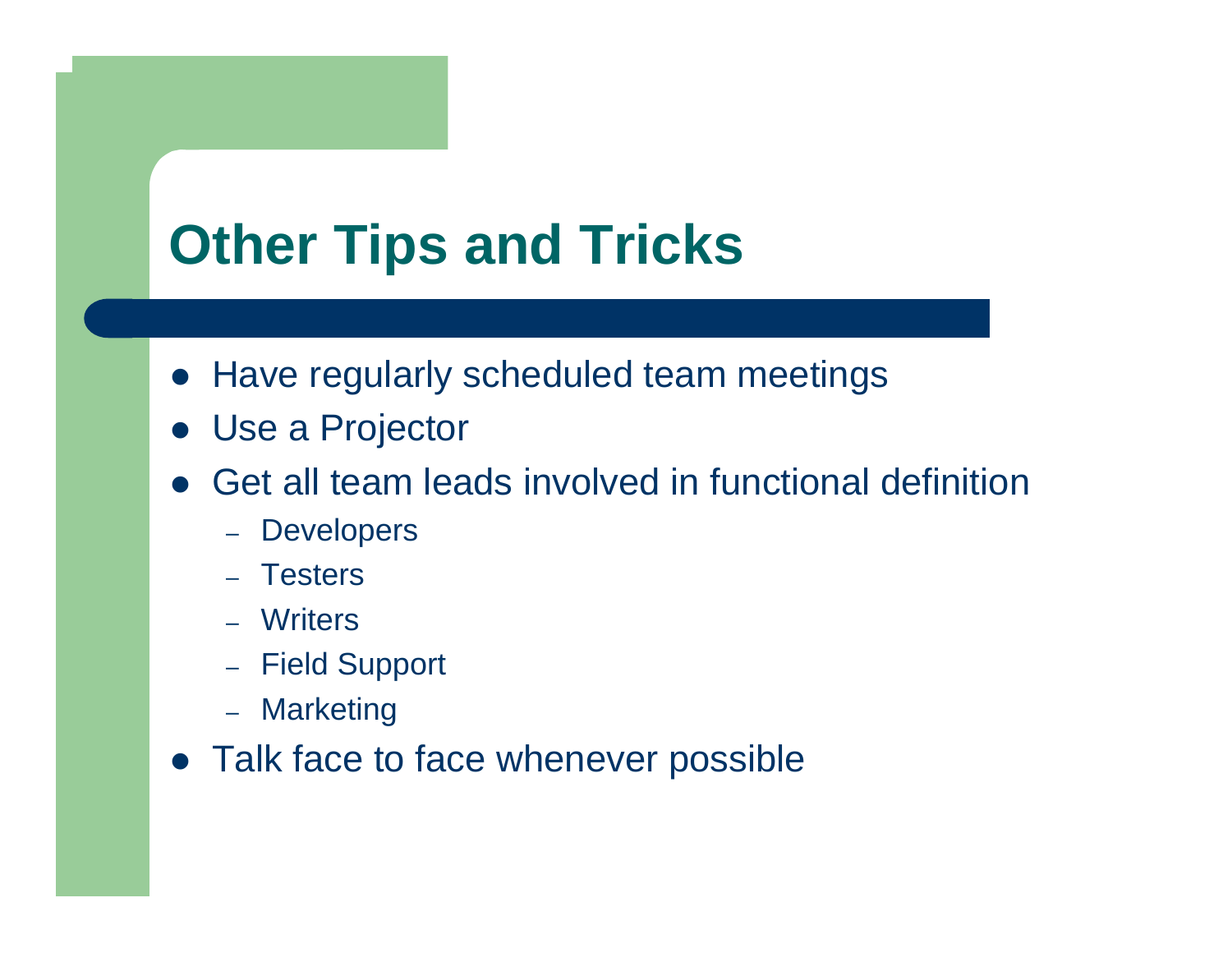## **Challenges**

- Testers must be willing to move ahead
- Developers must be willing to be accessible to testers
- Team needs to have a commitment to feed information back into the functional spec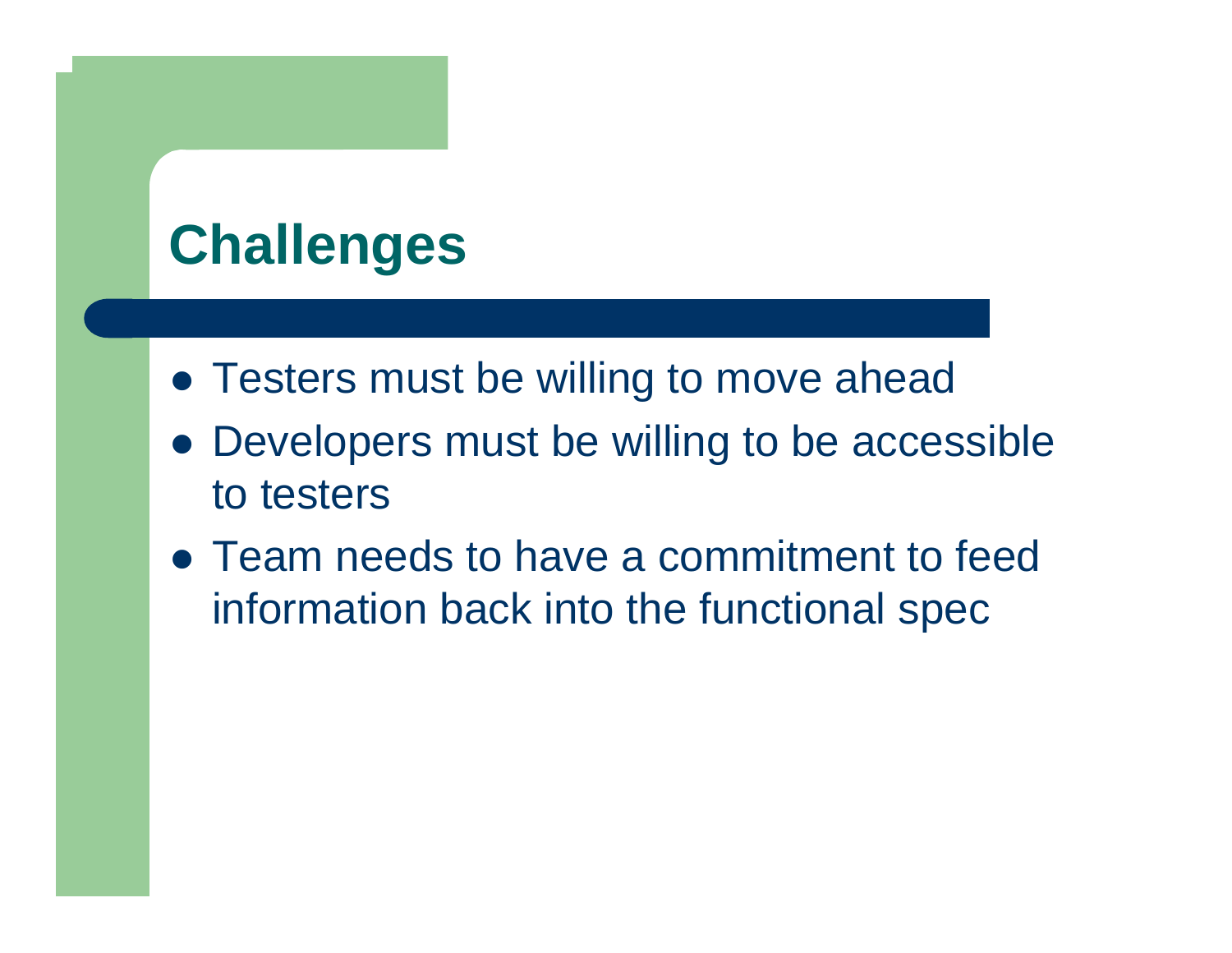## **A Case Study**

- Developers and testers participated
- Checklist created by testers
- Review log maintained by testers
- Review log was a Word document
- Functional specification updated by developers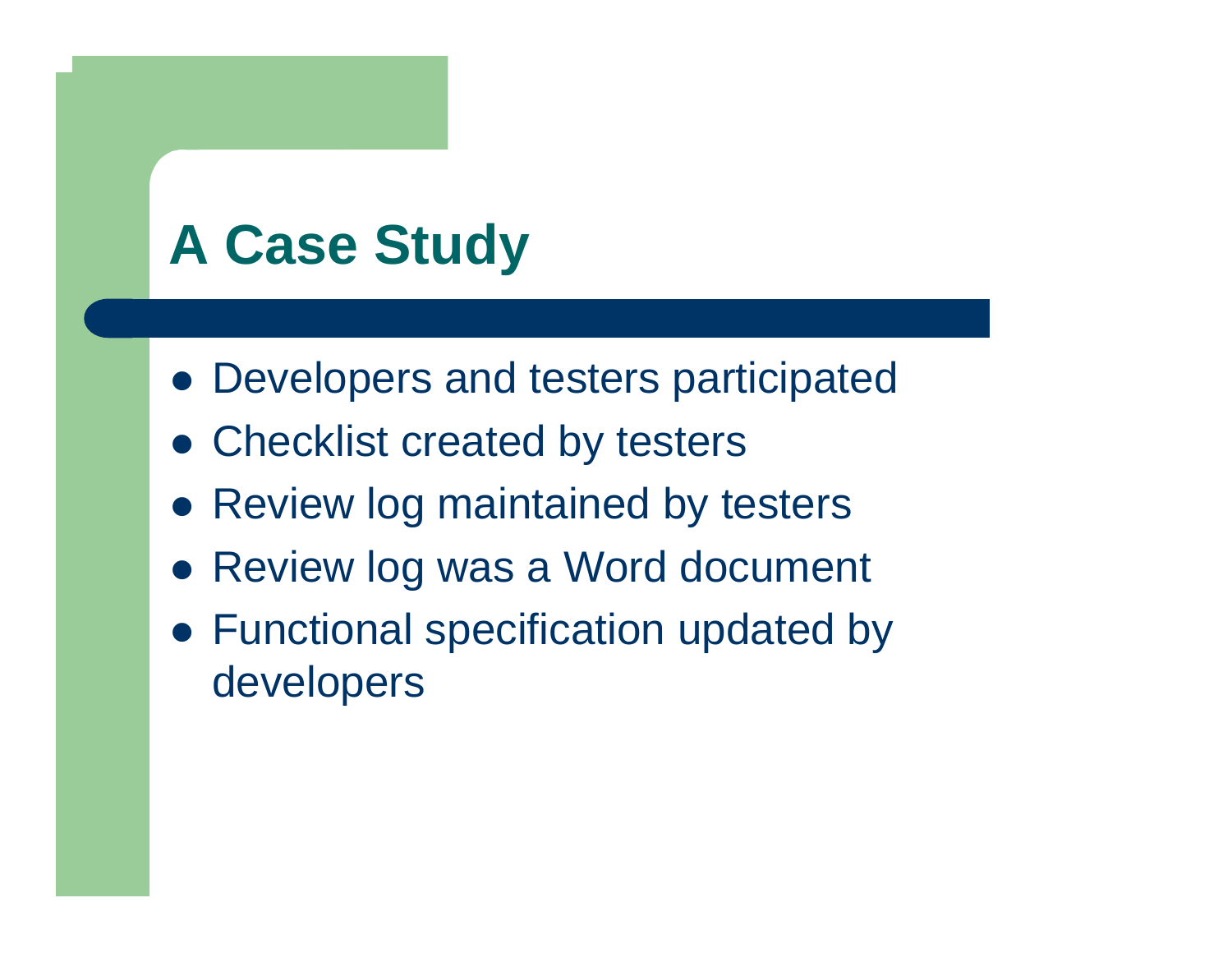#### **Successes**

- More complete FS
	- As time goes by, the FS approaches the utopian vision
- Good Test documents
	- Tests based on reality, tester more familiar with actual functionality and design
- Better product
	- Better design as a result of better docs
	- Tested better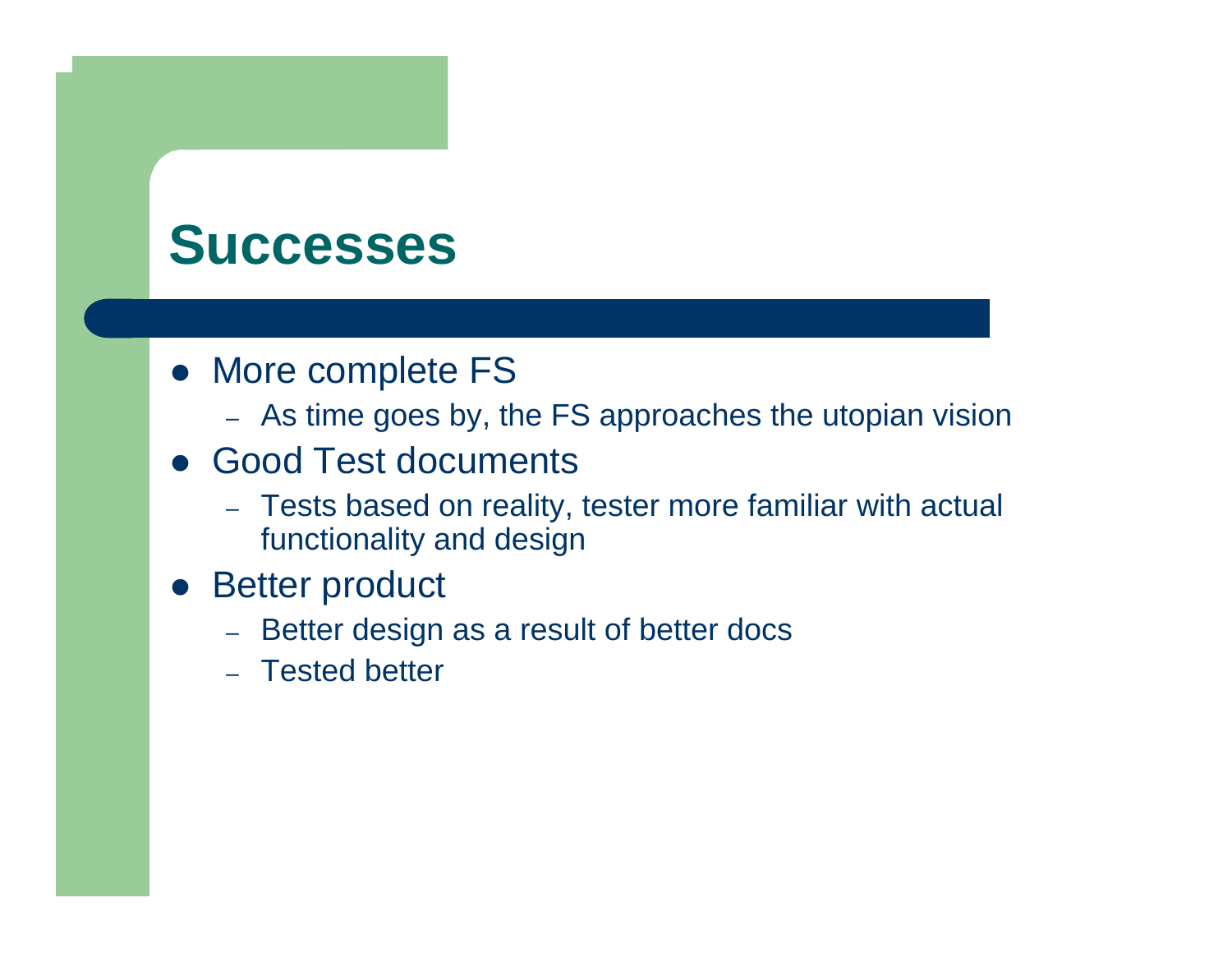## **What We Would Change Next Time**

- Involve writers and designers in creating the checklist
- Involve writers and designers in entering questions in the log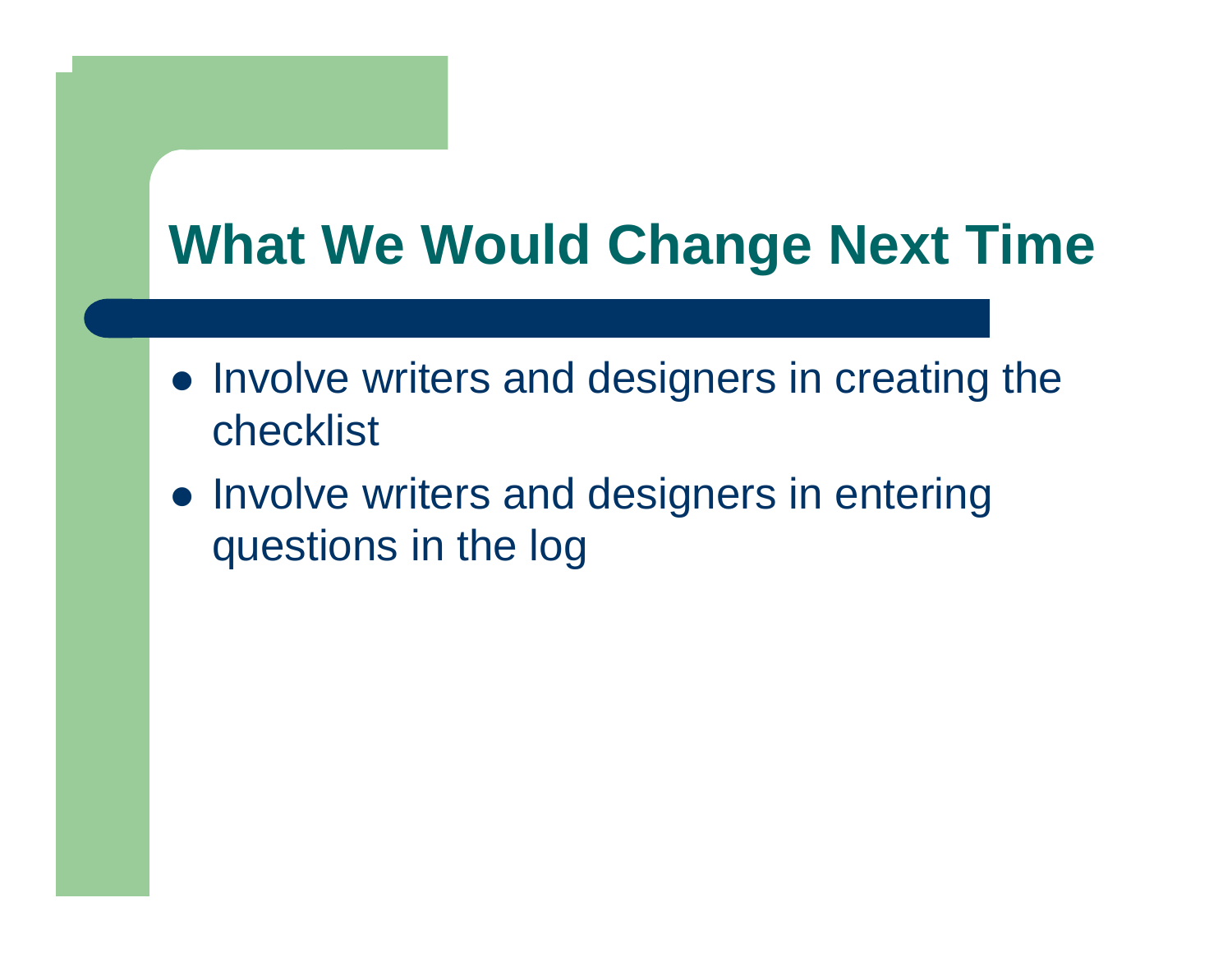# **Other Options**

- Consider other ways of logging open items
	- Bug tracking tool
	- Excel
	- Sharepoint
	- Requirements management tool
- Consider alternate division of labor
	- Testers could help update functional spec if developers too busy